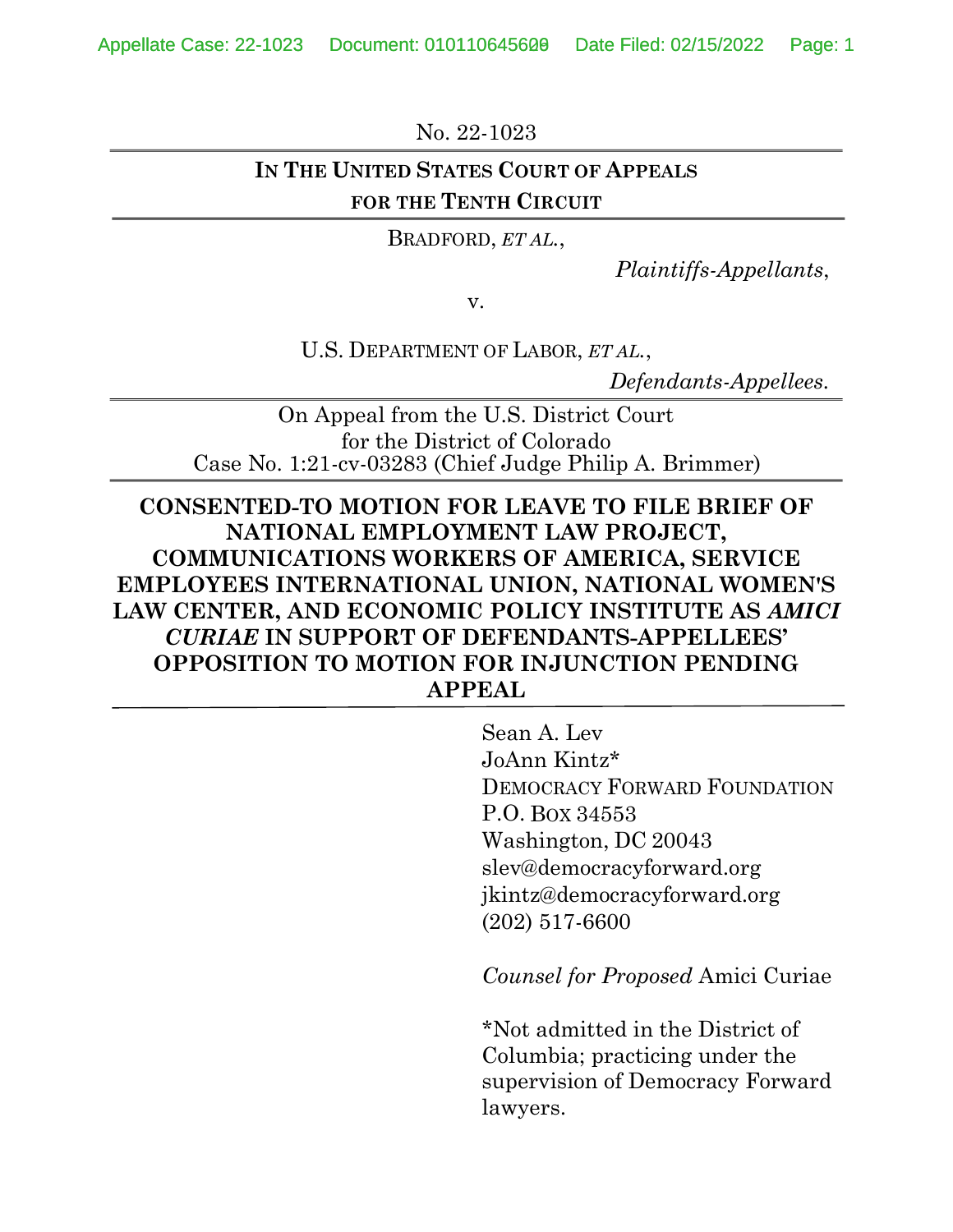Pursuant to Federal Rule of Appellate Procedure 29, Proposed *Amici* move for leave to file the attached brief in support of Defendants-Appellees' opposition to the motion for injunction pending appeal.

Counsel for Proposed *Amici* have consulted with the parties' counsel, who have indicated their consent to the filing of this motion.

Proposed *Amici* include five organizations who advocate for the rights of workers and who are dedicated to ensuring the needs of workers are considered in economic policy decision-making:

The National Employment Law Project ("NELP") is a non-profit legal organization with over fifty years of experience advocating for the employment rights of workers in low-wage industries. NELP's areas of expertise include minimum wages, workplace health and safety, and worker mobility. NELP has collaborated closely with state and federal agencies, community-based worker centers, unions, and state policy groups, including in Tenth Circuit states, and has litigated and participated as *amicus curiae* in numerous cases addressing workers' wage and hour and health and safety rights under federal and state laws. NELP has submitted testimony to the U.S. Congress and state legislatures on numerous occasions on the importance of economic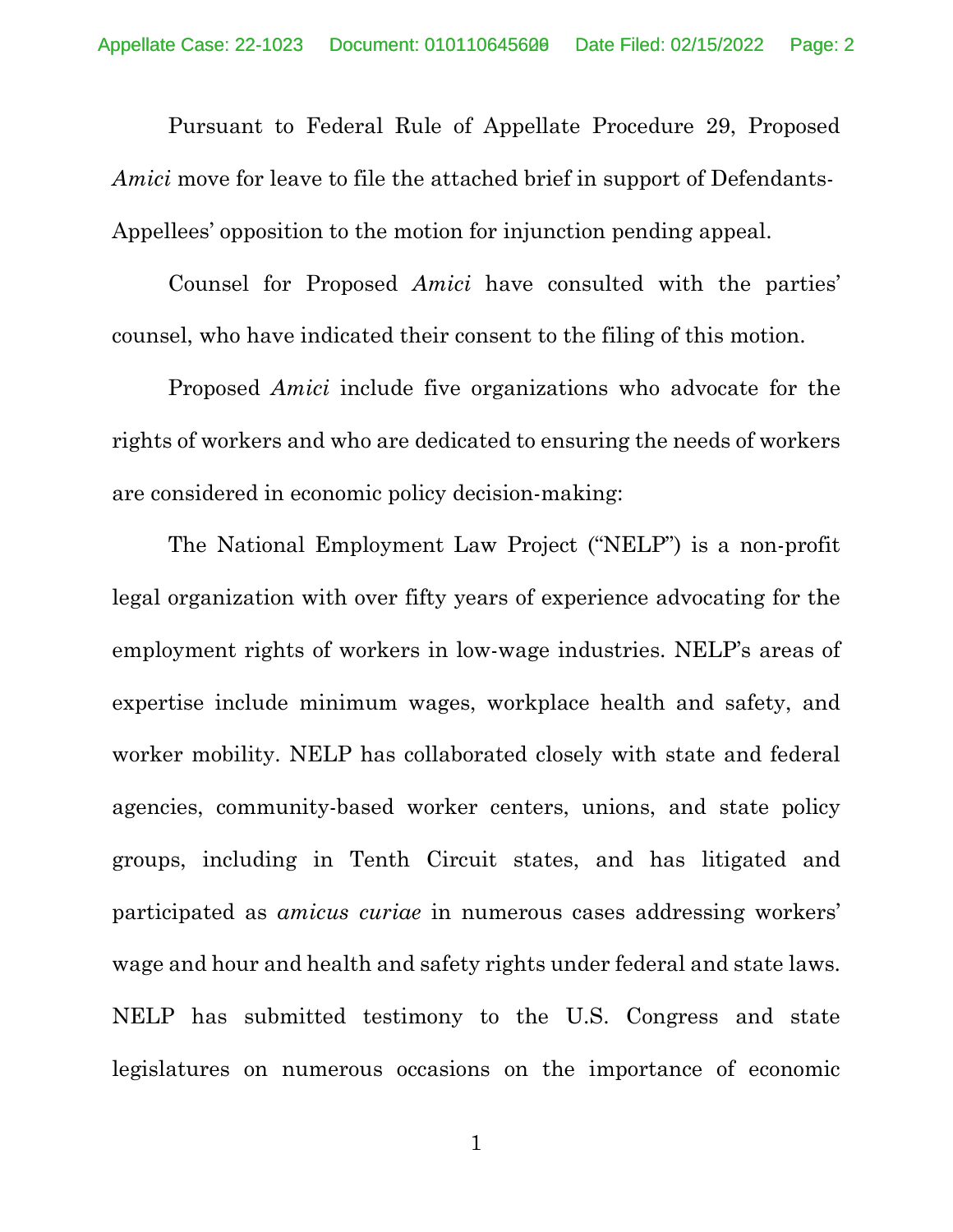security that accompanies living minimum wages, and on workplace health and safety.

The Communications Workers of America, AFL-CIO ("CWA") is a union of hundreds of thousands of public and private sector workers in communities across the United States, Canada, Puerto Rico, and other U.S. territories. Its members work in telecommunications and IT, the airline industry, manufacturing, news media, broadcast and cable television, education, health care, public service, and other fields. CWA organizes and represents thousands of federal contract employees covered by the Executive Order. CWA and its industrial division, IUE-CWA, represent federal service contract workers who fix military fighter jets and other aircraft, support satellite operations, provide ID badge services, among other occupations. CWA Local 7781, the United Professional Ski Patrols of America, represents Ski Patrollers at Crested Butte, Park City, Steamboat, Telluride and Stevens Pass, and is committed to improving the working conditions of Ski Patrollers whether they work on or off federal lands. For years, CWA members have fought to improve workplaces by bargaining to improve pay and benefits, and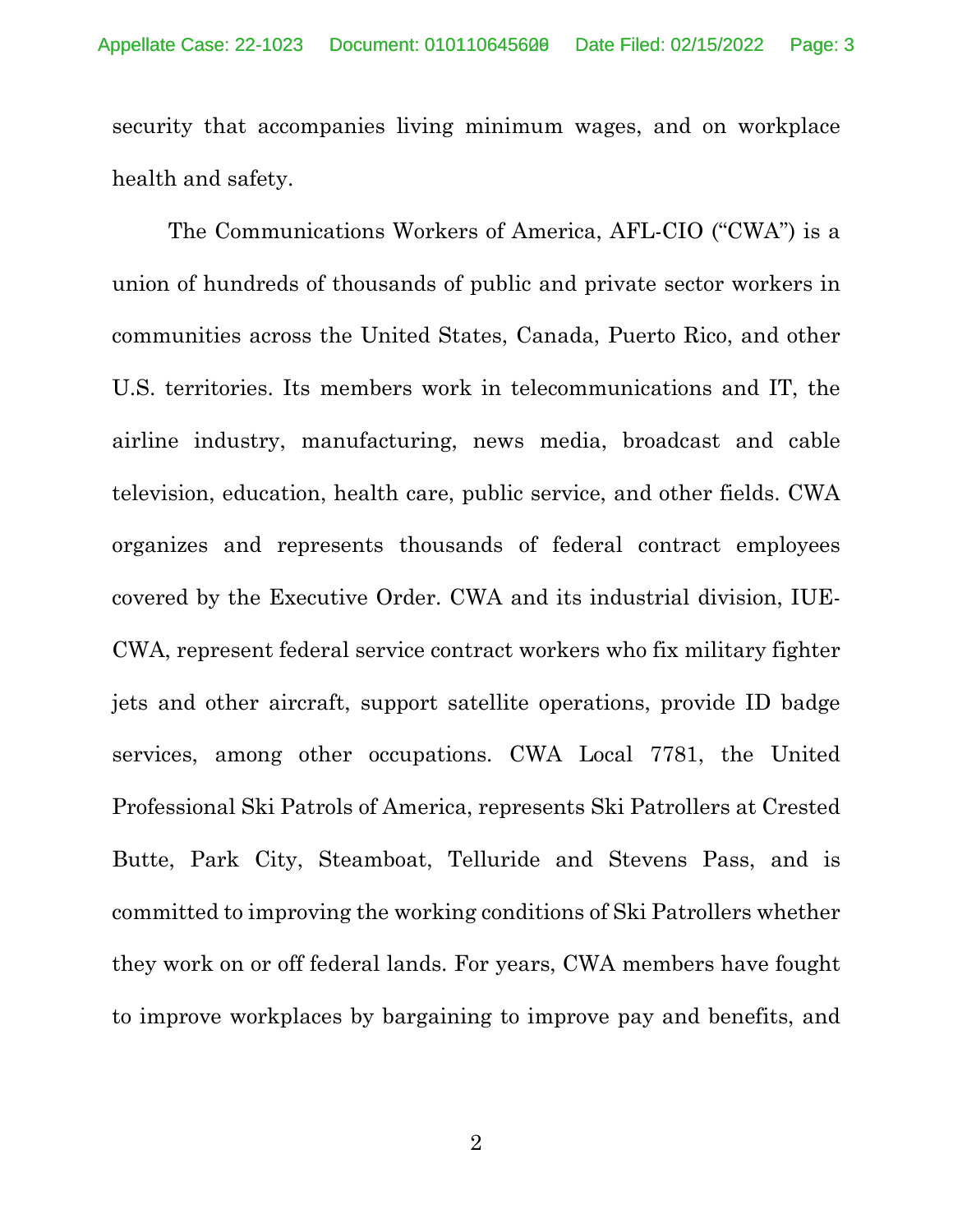for equal treatment, while advocating for labor standards that protect the safety and economic wellbeing of all workers.

The Service Employees International Union ("SEIU") is a labor union representing two million working people including essential workers in property services, healthcare, and public service. Thousands of these workers provide services to the federal government on contracts to clean federal buildings, secure important facilities, provide food services, and render essential assistance to our nation's veterans. SEIU is an anti-racist organization. Federal contract workers are disproportionately people of color, and SEIU views raising wages on federal contracts as not only a smart procurement policy but also an economic and racial justice imperative.

The National Women's Law Center ("NWLC") is a non-profit legal advocacy organization dedicated to the advancement and protection of the rights of all people to be free from sex discrimination. Since its founding in 1972, NLWC has worked to advance workplace justice, income security, educational opportunities, and health and reproductive rights for women and girls and has participated as counsel or *amicus curiae* in a range of cases before the Supreme Court, federal courts of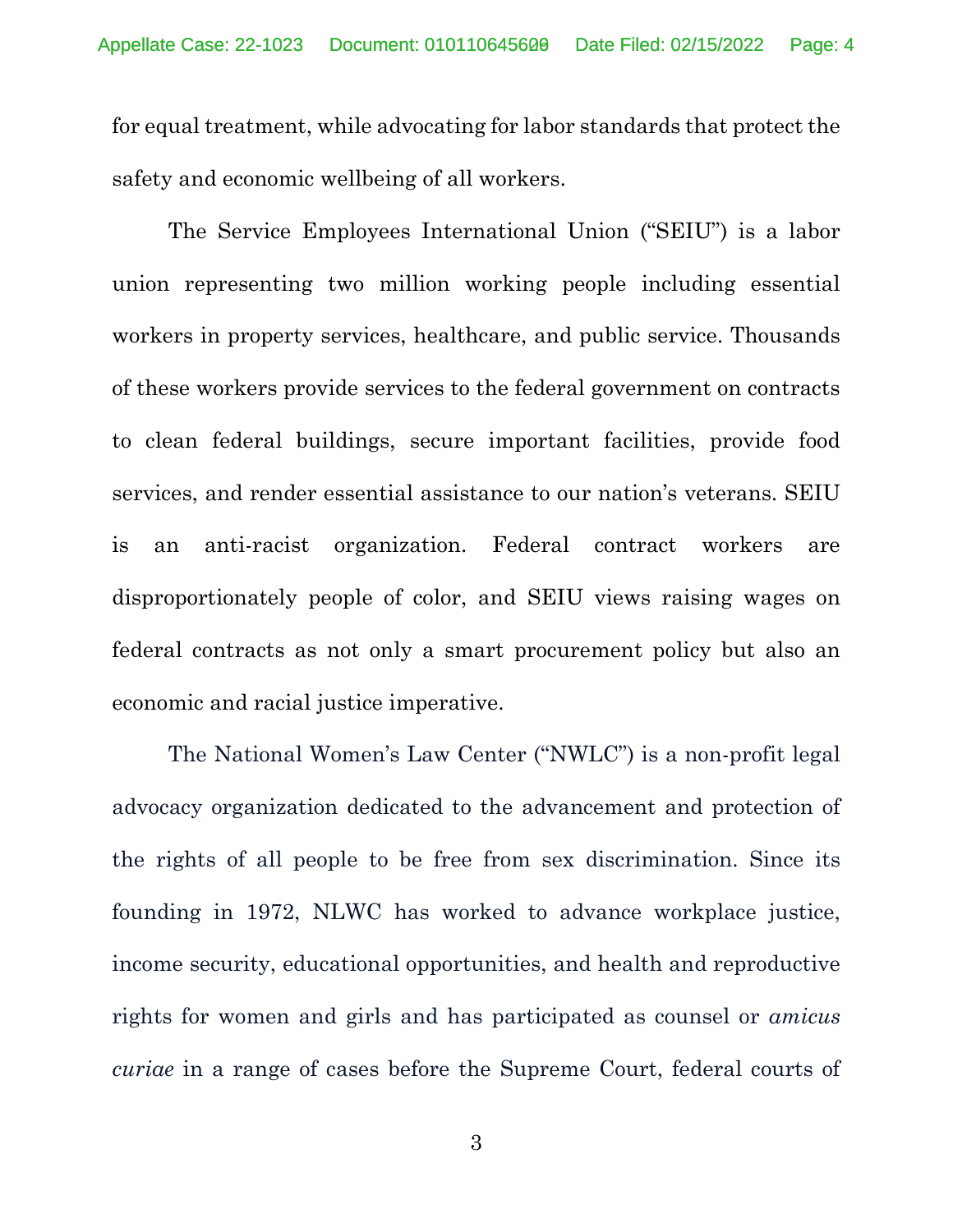appeals, federal district courts, and state courts to secure protections against sex discrimination. NWLC is committed to advocating for workers' rights and closing the racial and gender wage gaps that particularly harm women and people of color. Accordingly, NWLC also has a strong interest in supporting increased minimum wage requirements for employees of those employers who benefit from contracting with the federal government.

The Economic Policy Institute ("EPI") is a non-profit organization with over thirty-five years of experience analyzing the effects of economic policy on the lives of working people in the United States. EPI has studied and produced extensive research examining how minimum wage affects workers and the economy, who benefits from the minimum wage, and how the declining value of the federal minimum wage over time has contributed to the growth in U.S. income inequality. This research includes the impact of increasing the minimum wage for federal contractors to \$15 per hour. EPI has participated as *amicus curiae* in numerous cases impacting workers' rights under federal and state wage and hour laws. EPI strives to protect and improve the economic

4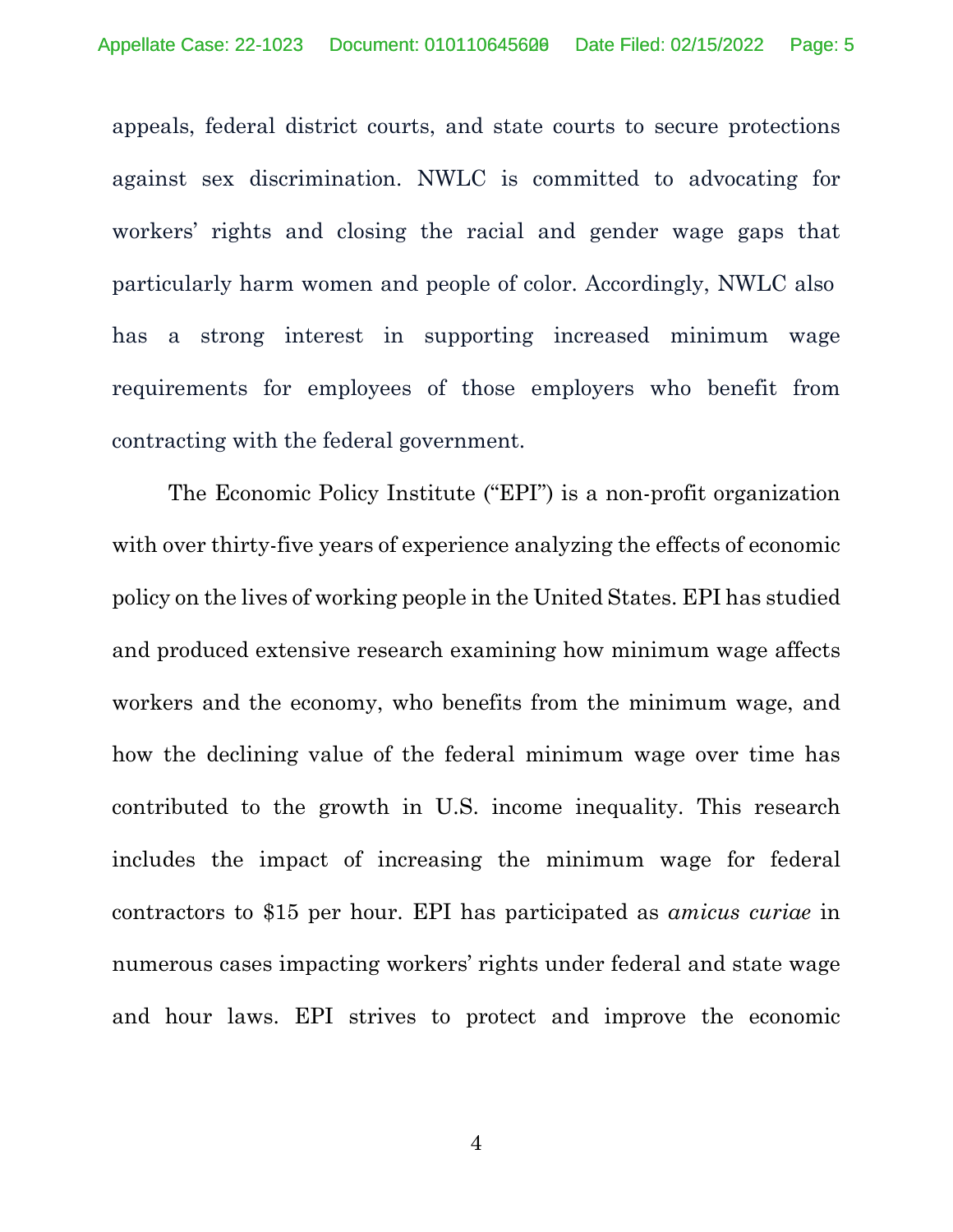conditions of working people. EPI is concerned that all working people in the United States have good jobs with fair pay.

As organizations that advocate for workers' rights, *Amici* have a strong interest in improved labor standards for workers who are employed by businesses who benefit from contracts with the federal government. Based on review of relevant precedent and the literature and studies cited by the Department of Labor in its regulations<sup>[1](#page-29-0)</sup> implementing the federal contactor minimum wage requirements established by Executive Order 14,0[2](#page-29-0)6,<sup>2</sup> the attached brief reflects *Amici'*s position that the regulations are lawful and advance economy and efficiency for the federal government. Accordingly, the proposed brief will assist the Court as it considers Plaintiffs-Appellants' motion for injunction pending appeal, demonstrating that the district court correctly concluded that Plaintiffs-Appellants are unlikely to succeed on the merits of their claims.

<sup>1</sup> Increasing the Minimum Wage for Federal Contractors, 86 Fed. Reg. 67,126, 67,206 (Nov. 24, 2021).

<sup>2</sup> Increasing the Minimum Wage for Federal Contractors, Exec. Order No. 14,026, 86 Fed. Reg. 22,835 (Apr. 27, 2021).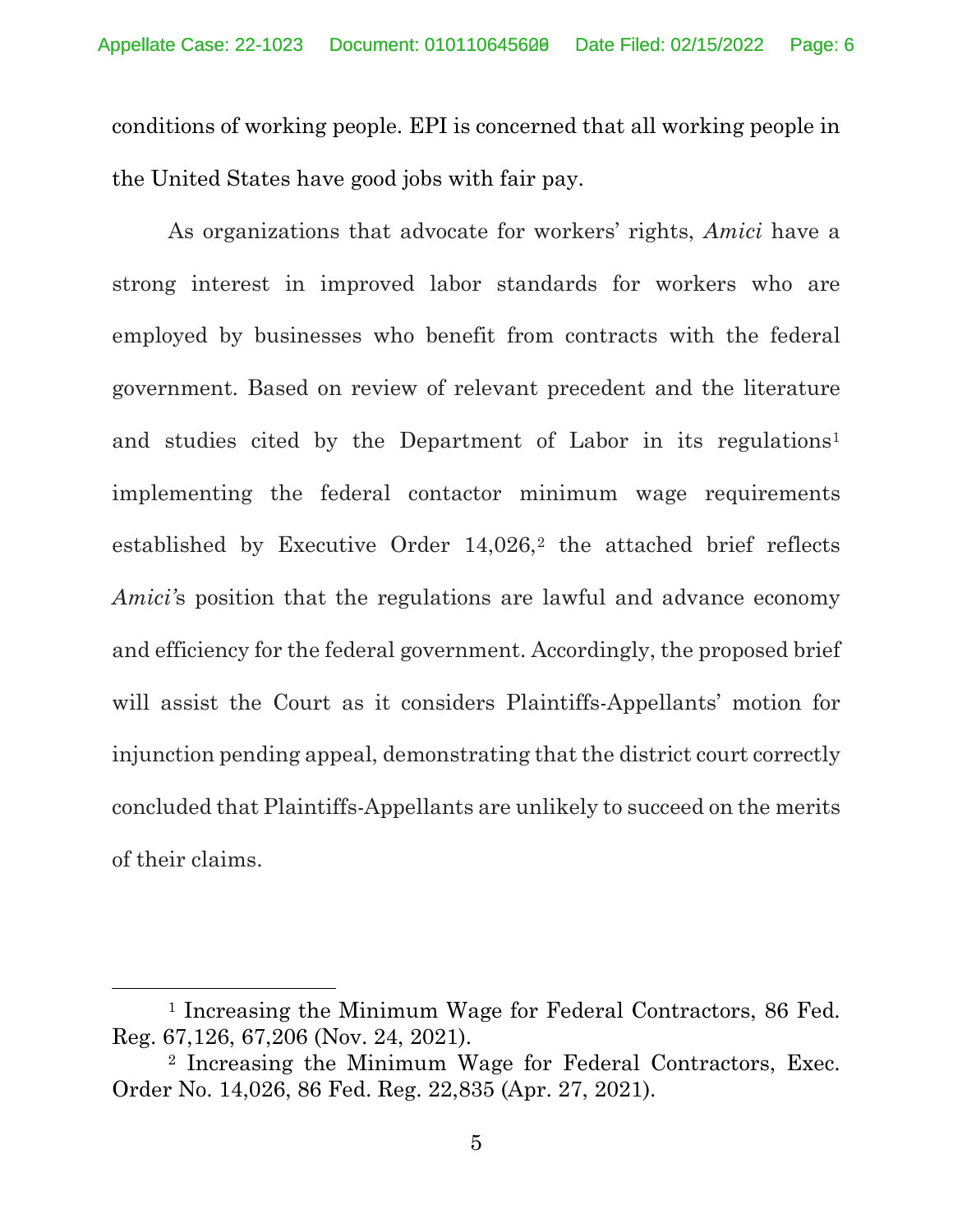"Federal courts have discretion in allowing participation as amicus curiae." *New Mexico Oncology & Hematology Consultants, Ltd. v. Presbyterian Healthcare Servs.*, 994 F.3d 1166, 1175 (10th Cir. 2021) (citing *Richardson v. Flores*, 979 F.3d 1102, 1106 (5th Cir. 2020)). Courts consider whether "the proffered information of amicus is timely, useful, or otherwise necessary to the administration of justice." *United States v. State of Mich*., 940 F.2d 143, 165 (6th Cir. 1991); *see also Prairie Rivers Network v. Dynegy Midw. Generation, LLC*, 976 F.3d 761, 763 (7th Cir. 2020) (Scudder, J., in chambers) ("[T]he court looks at whether the submission will assist the judges by presenting ideas, arguments, theories, insights, facts, or data that are not found in the briefs of the parties." (internal quotation omitted)); *Neonatology Assocs., P.A. v. Comm'r of Internal Revenue*, 293 F.3d 128, 129 (3d Cir. 2002) (Alito, J.) (granting leave to file *amicus* brief where "amici have a sufficient 'interest' in the case and . . . their brief is 'desirable' and discusses matters that are 'relevant to the disposition of the case'' (quoting Fed. R. App. P. 29(b))). Accordingly, the Court should grant Proposed *Amici* leave to file the attached brief as *amici curiae*.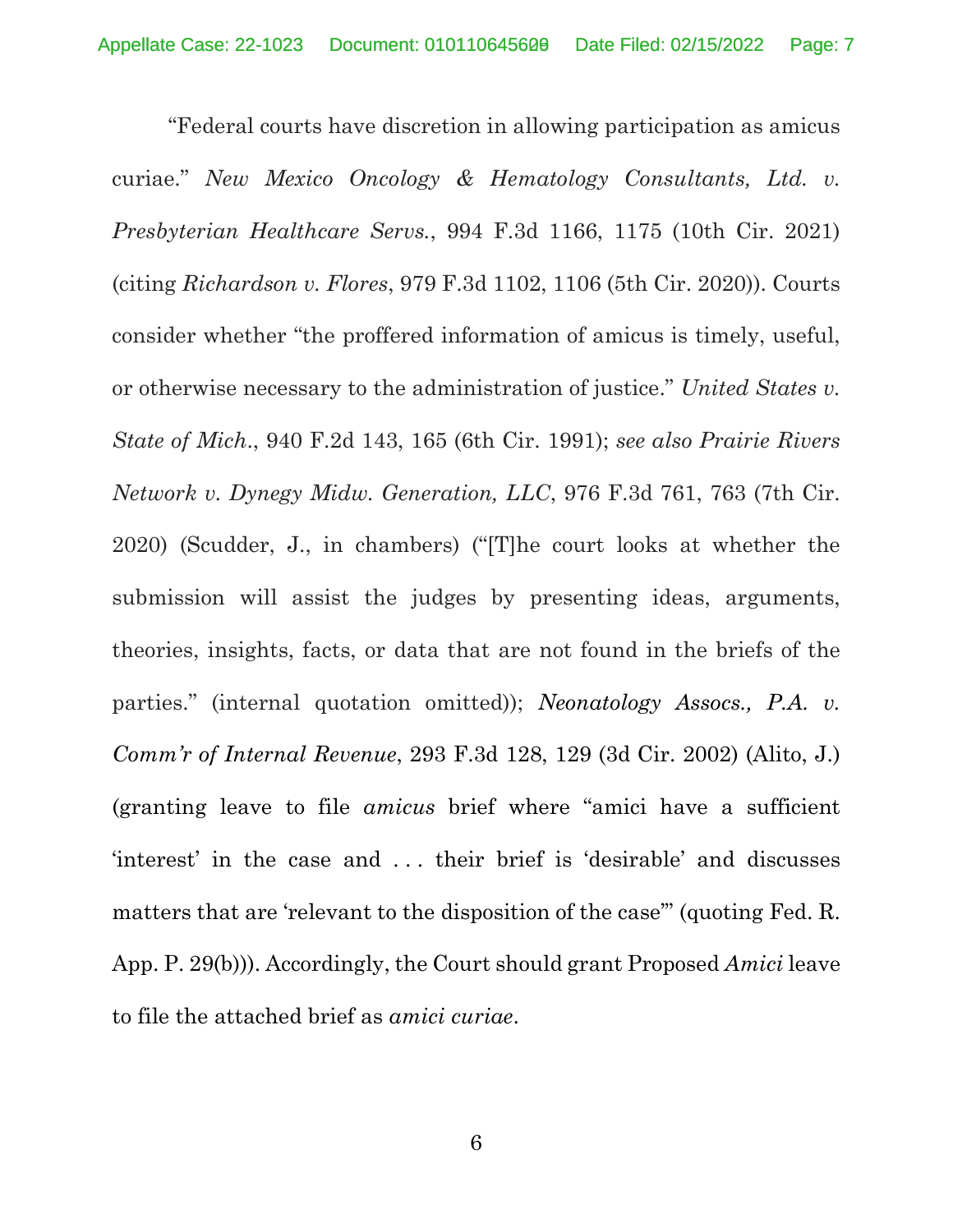Pursuant to Federal Rule of Appellate Procedure 29(a)(4)(E), Proposed *Amici* state that no counsel for any party authored the proposed brief in whole or in part, and no person or entity, other than Proposed *Amici* and their counsel, made a monetary contribution intended to fund the preparation or submission of this brief.

Respectfully submitted,

*/s/ Sean A. Lev* Sean A. Lev JoAnn Kintz\* DEMOCRACY FORWARD FOUNDATION P.O. Box 34553 Washington, DC 20043 (202) 517-6600 slev@democracyforward.org jkintz@democracyforward.org

*Counsel for Proposed* Amici Curiae

\*Not admitted in the District of Columbia; practicing under the supervision of Democracy Forward lawyers.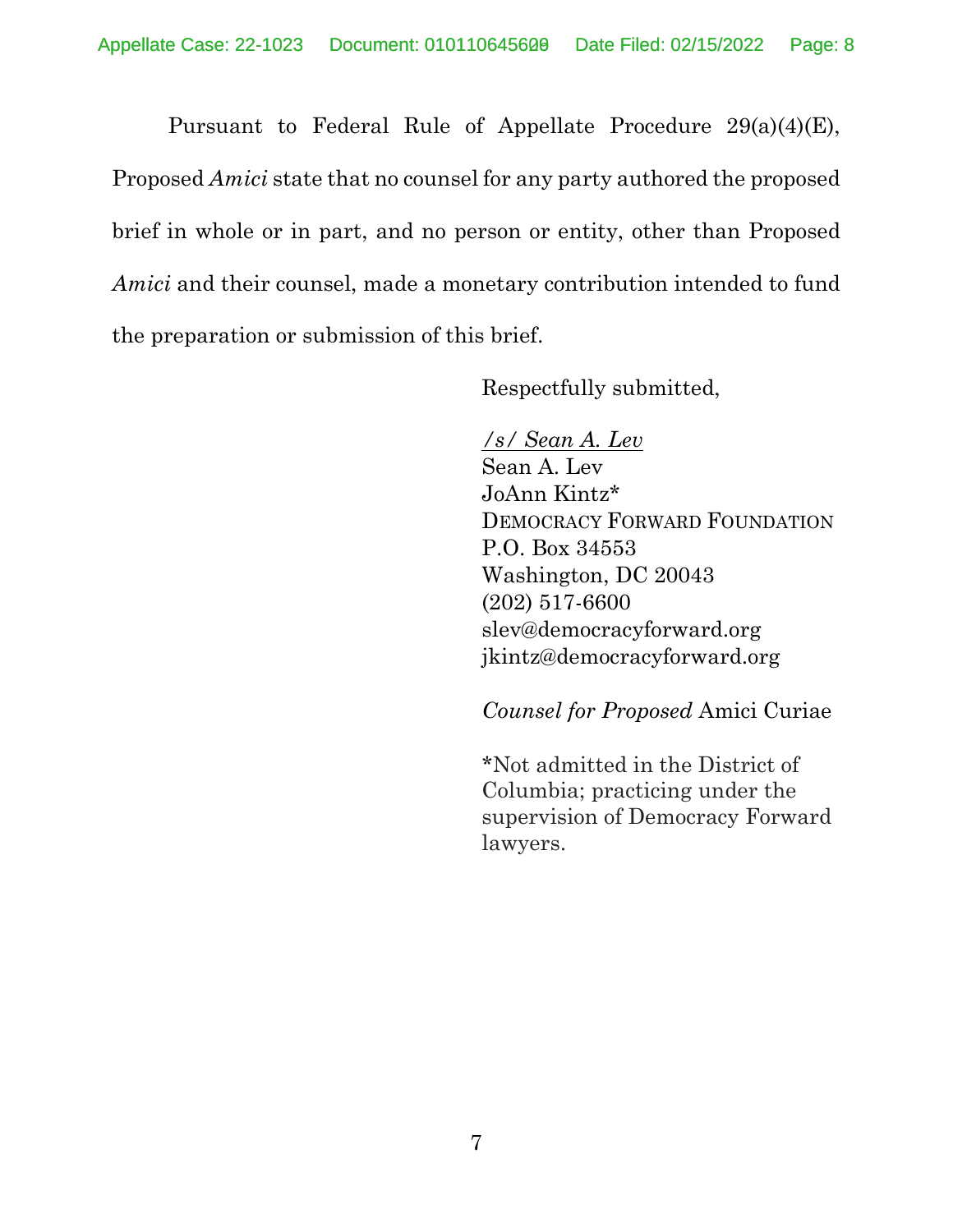### **CERTIFICATE OF COMPLIANCE**

This document complies with the type-volume limit of Fed. R. App. P. 29(a)(5) because, excluding the parts of the document exempted by Fed. R. App. P. 32(f), this document contains 1,149 words according to the word count function of Microsoft Word 365.

This document complies with the typeface requirements of Fed. R. App. P. 32(a)(5) and the type-style requirements of Fed. R. App. P. 32(a)(6) because this document has been prepared in a proportionally spaced typeface using Microsoft Word 365 in 14-point Century Schoolbook font.

*/s/ Sean A. Lev*

Date: February 15, 2022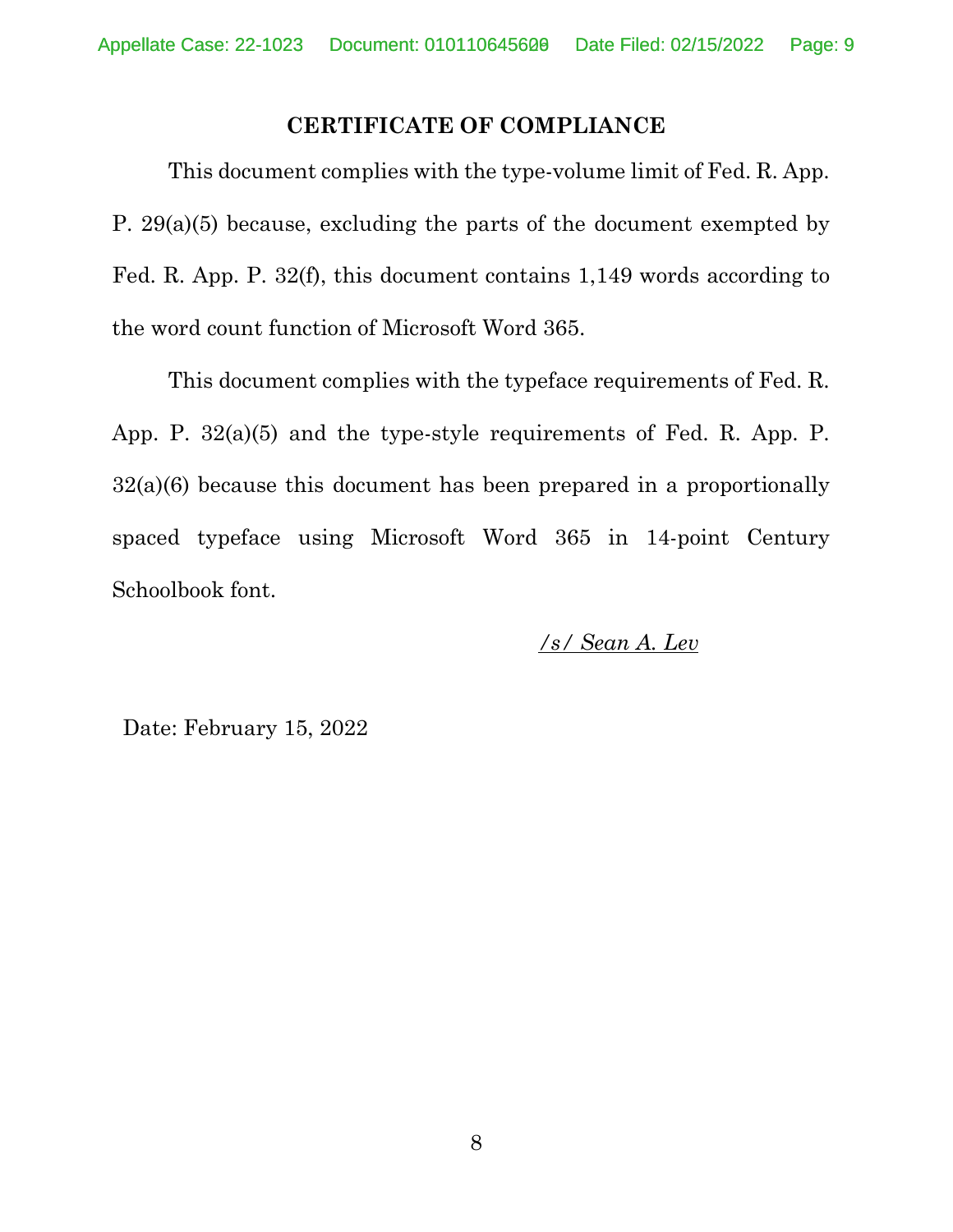## **CERTIFICATE OF SERVICE**

I hereby certify that on February 15, 2022, a true and accurate copy of the foregoing motion was electronically filed with the Court using the CM/ECF system. Service on counsel for all parties will be accomplished through the Court's electronic filing system.

*/s/ Sean A. Lev*

Date: February 15, 2022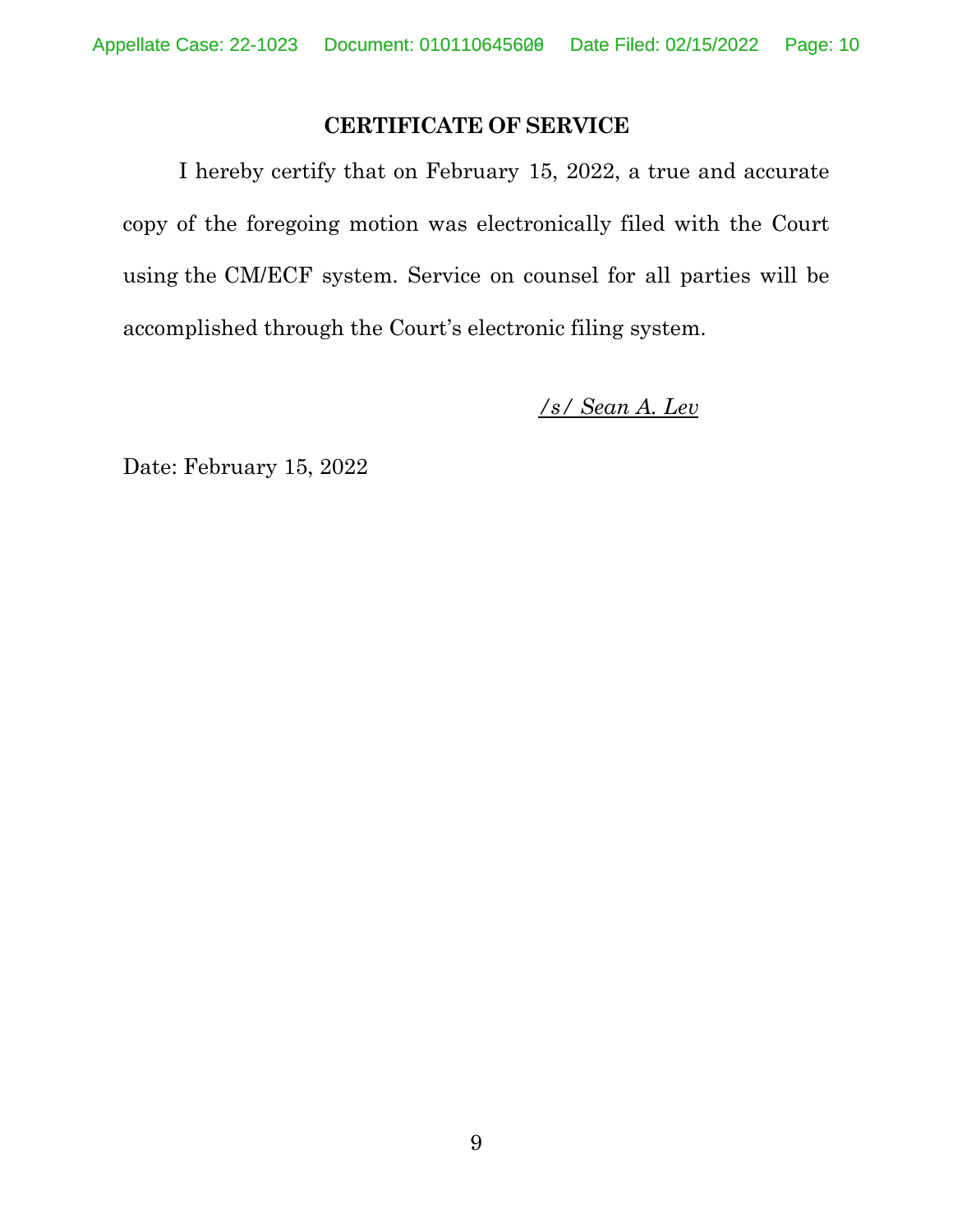Appellate Case: 22-1023 Document: 010110645600 Date Filed: 02/15/2022 Page: 1

No. 22-1023

# **IN THE UNITED STATES COURT OF APPEALS FOR THE TENTH CIRCUIT**

BRADFORD, *ET AL.*,

*Plaintiffs-Appellants*,

v.

U.S. DEPARTMENT OF LABOR, *ET AL.*,

*Defendants-Appellees.*

On Appeal from the U.S. District Court for the District of Colorado Case No. 1:21-cv-03283 (Chief Judge Philip A. Brimmer)

# **BRIEF OF NATIONAL EMPLOYMENT LAW PROJECT, COMMUNICATIONS WORKERS OF AMERICA, SERVICE EMPLOYEES INTERNATIONAL UNION, NATIONAL WOMEN'S LAW CENTER, AND ECONOMIC POLICY INSTITUTE AS** *AMICI CURIAE* **IN SUPPORT OF DEFENDANTS-APPELLEES' OPPOSITION TO MOTION FOR INJUNCTION PENDING APPEAL**

Sean A. Lev JoAnn Kintz\* DEMOCRACY FORWARD FOUNDATION P.O. Box 34553 Washington, DC 20043 slev@democracyforward.org jkintz@democracyforward.org (202) 517-6600

*Counsel for Proposed* Amici Curiae

\*Not admitted in the District of Columbia; practicing under the supervision of Democracy Forward lawyers.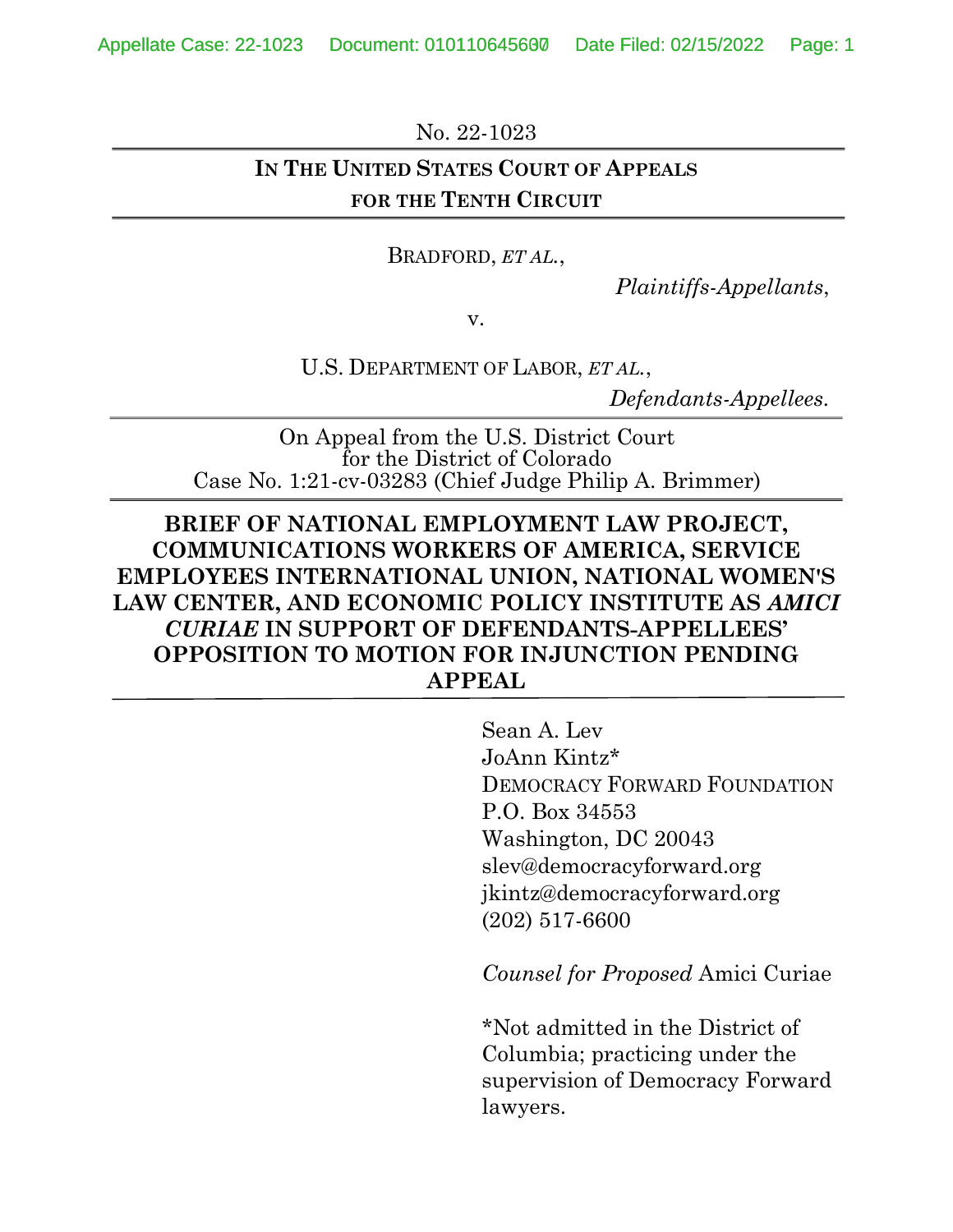#### **CORPORATE DISCLOSURE STATEMENTS**

The National Employment Law Project is a non-profit entity and has no parent corporation. No publicly owned corporation owns 10% or more of the stocks of the NELP.

The Communications Workers of America is a non-profit entity and has no parent corporation. No publicly owned corporation owns 10% or more of the stocks of the CWA.

The Service Employees International Union is a non-profit labor organization and has no parent corporation. No publicly owned corporation owns 10% or more of the stocks of the SEIU.

The National Women's Law Center is a non-profit entity and has no parent corporation. No publicly owned corporation owns 10% or more of the stocks of the NWLC.

The Economic Policy Institute is a non-profit entity and has no parent corporation. No publicly owned corporation owns 10% or more of the stocks of the EPI.

i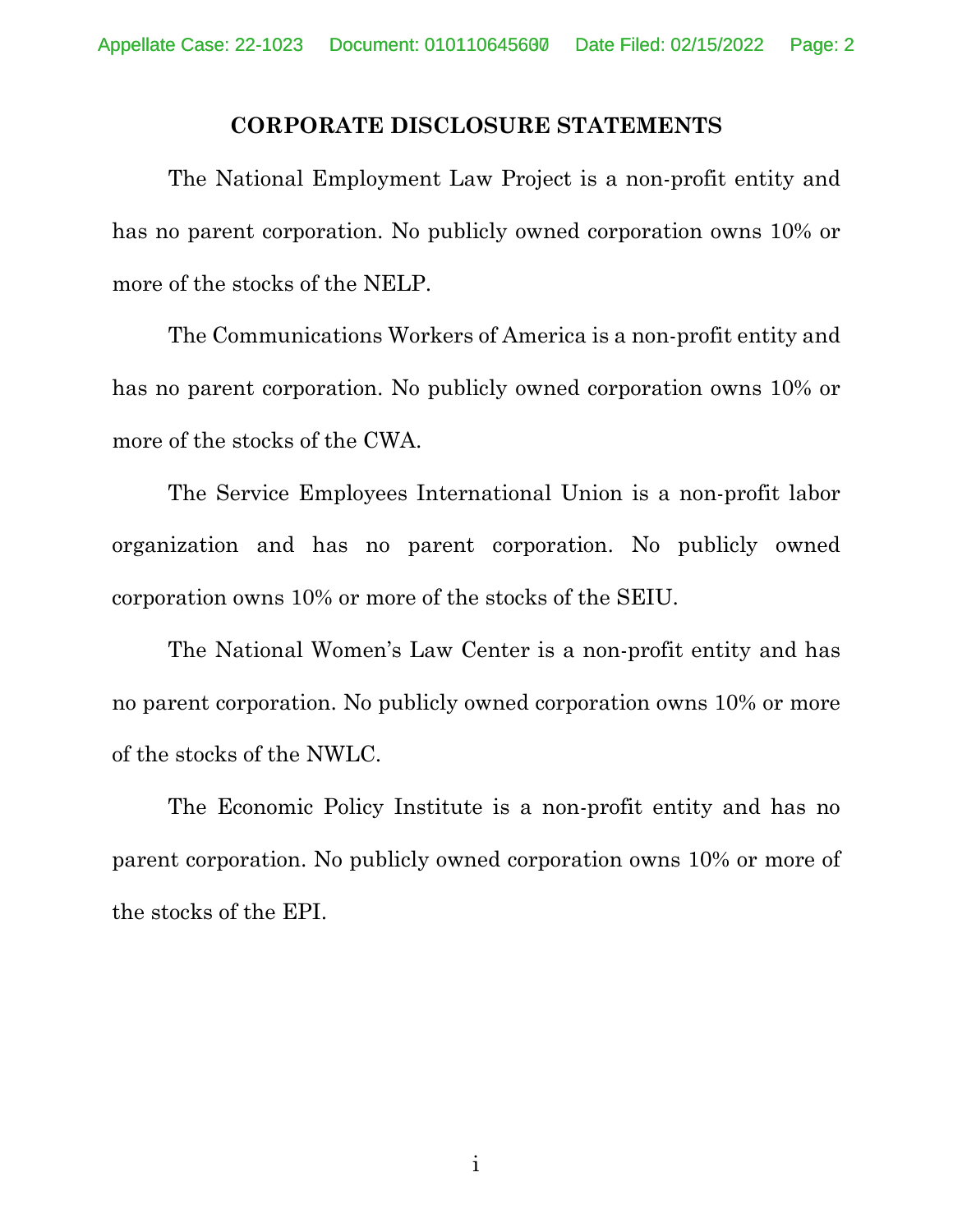# **TABLE OF CONTENTS**

| E.O. 14,026 is within the President's Procurement Act authority<br>The Department considered evidence and properly concluded that<br>increasing the federal contractor minimum wage increases<br>employee morale and productivity and reduces turnover, |                |
|---------------------------------------------------------------------------------------------------------------------------------------------------------------------------------------------------------------------------------------------------------|----------------|
|                                                                                                                                                                                                                                                         |                |
|                                                                                                                                                                                                                                                         |                |
|                                                                                                                                                                                                                                                         |                |
|                                                                                                                                                                                                                                                         | $\mathbf{I}$ . |
|                                                                                                                                                                                                                                                         | II.            |
|                                                                                                                                                                                                                                                         |                |
|                                                                                                                                                                                                                                                         |                |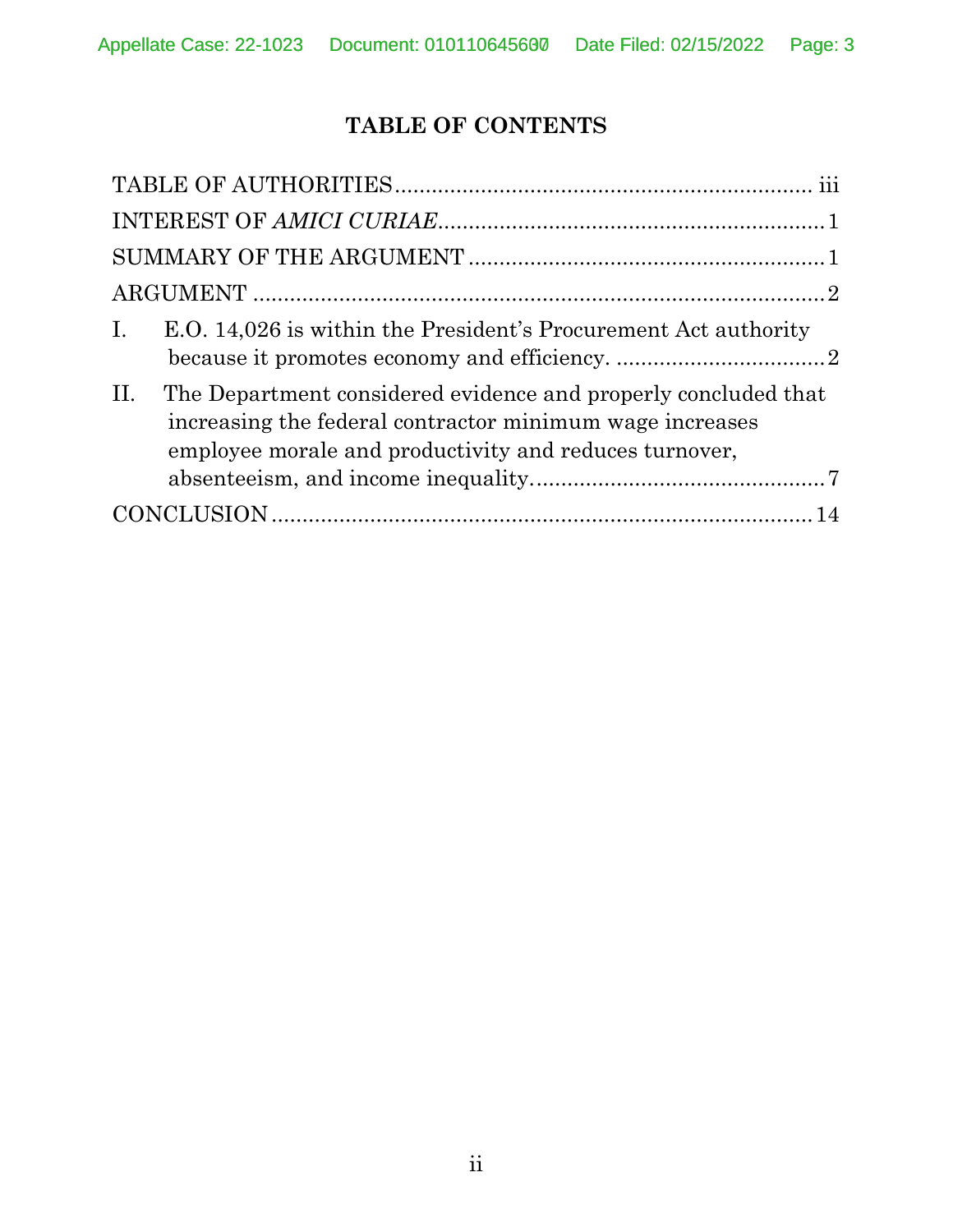# **TABLE OF AUTHORITIES**

# **Page(s)**

# **Cases**

| Am. Fed'n of Lab. & Cong. of Indus. Orgs. v. Kahn,              |
|-----------------------------------------------------------------|
| Chamber of Com. v. Napolitano,                                  |
| Chamber of Com. of U.S. v. Reich,                               |
| City of Albuquerque v. U.S. Dep't of Interior,                  |
| Contractors Ass'n of E. Pa. v. Sec'y of Lab., 442 F.2d 159, 170 |
| Kentucky v. Biden,                                              |
| $UAW-Lab$ . Emp. & Training Corp. v. Chao,                      |
| <b>Statutes, Rules &amp; Regulations</b>                        |
|                                                                 |
|                                                                 |
| Exec. Order No. 14,026, Increasing the Minimum Wage for         |
| Increasing the Minimum Wage for Federal Contractors, 86         |
|                                                                 |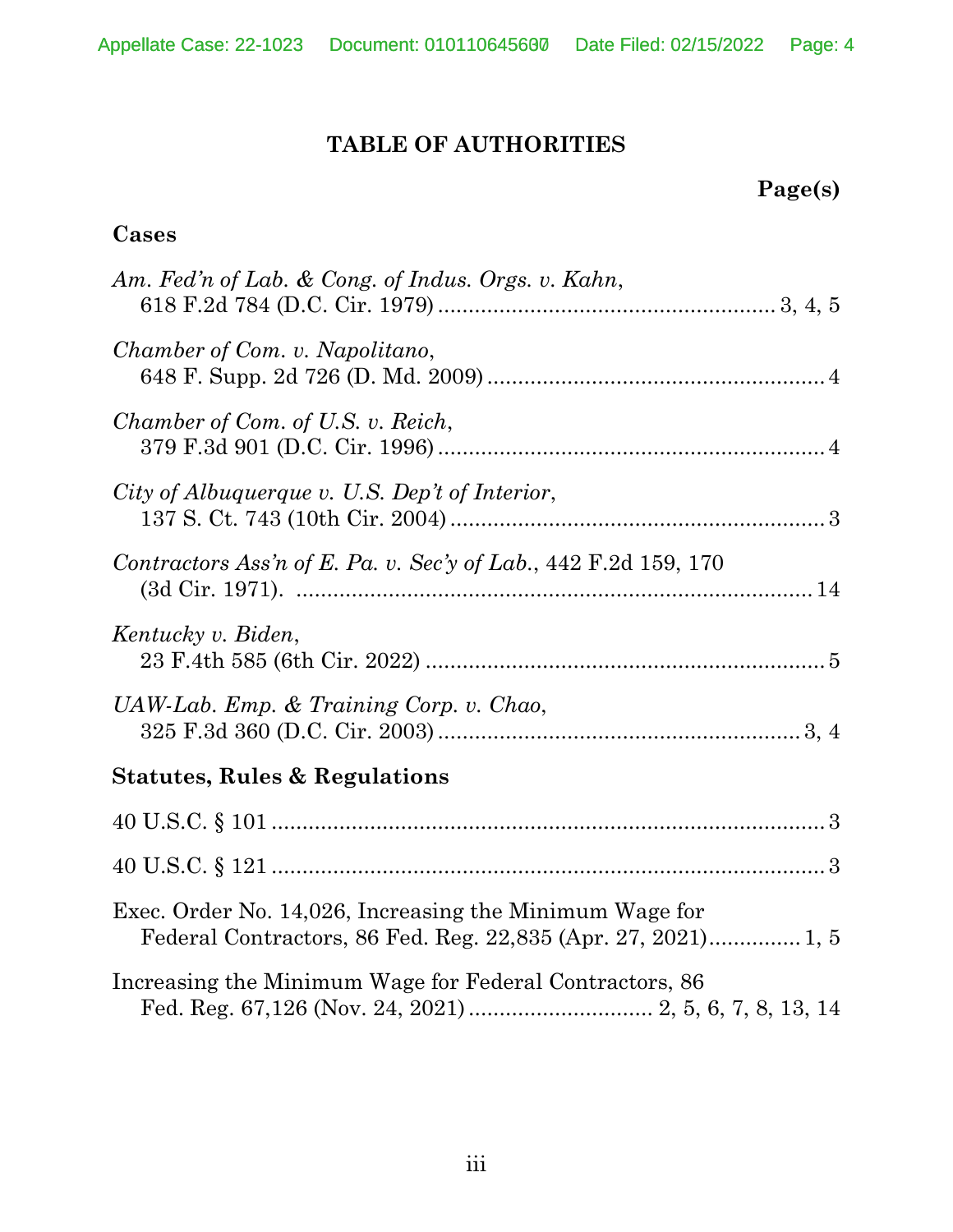# **Other Authorities**

| George A. Akerlof, Labor Contracts as Partial Gift Exchange,                                                                                                                   |
|--------------------------------------------------------------------------------------------------------------------------------------------------------------------------------|
| Heather Boushey & Sarah Jane Glynn, Ctr. for Am.<br>Progress, There are Significant Business Costs to                                                                          |
| Jeff Chapman & Jeff Thompson, Econ. Pol'y Inst., Briefing<br>Paper No. 170, The Economic Impact of Local Living                                                                |
| Mark K. DeSantis, Cong. Rsch. Serv., R46380, Guides and<br>Outfitters on Federal Lands: Background and Permitting                                                              |
| Georges Dionne & Benoit Dostie, New Evidence on the<br>Determinants of Absenteeism Using Linked Employer-<br><i>Employee Data</i> , 61 Indus. Lab. Rel. Rev. 108 (2007),<br>13 |
| Natalia Emanuel & Emma Harrington, The Payoffs of<br><i>Higher Pay: Elasticities of Productivity and Labor Supply</i>                                                          |
| Davis Fairris et al., Examining the Evidence, The Impact of<br>the Los Angeles Living Wage Ordinance on Workers and                                                            |
| Candace Howes, Living Wages and Retention of Homecare<br><i>Workers in San Francisco</i> , 44 Indus. Rel. 139 (2005),                                                          |
| Hong Soon Kim & SooCheong Jang, <i>Minimum Wage</i><br>Increase and Firm Productivity: Evidence from the                                                                       |
| Alexandre Mas & Enrico Moretti, Peers at Work, 99 Am.                                                                                                                          |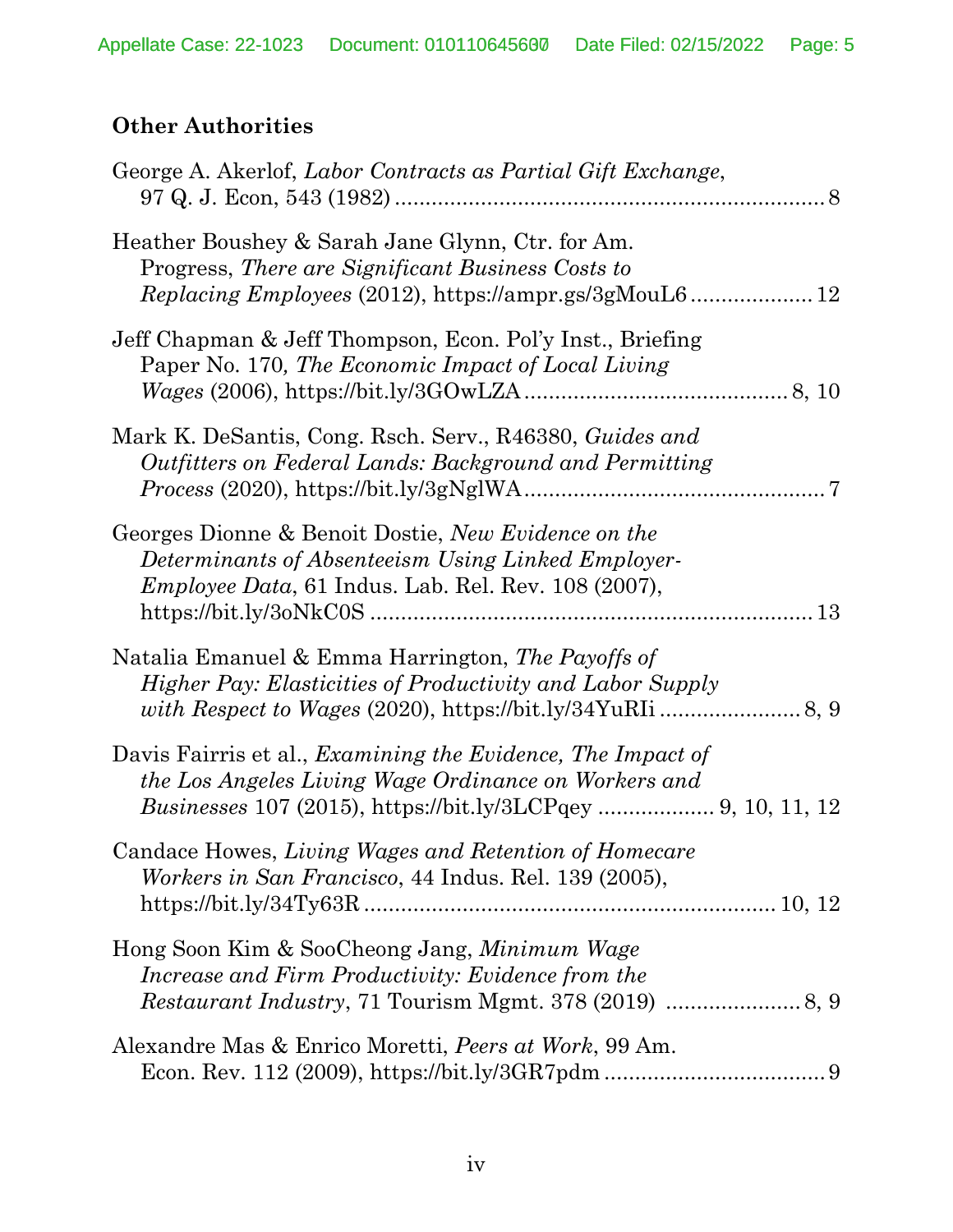| <i>Poverty Thresholds</i> , U.S. Census Bureau,                 |  |
|-----------------------------------------------------------------|--|
|                                                                 |  |
| Michael Reich et al., U.C. Berkley Inst. of Indus. Rel., Living |  |
| Wages and Economic Performance, the San Francisco               |  |
|                                                                 |  |
| Paul Sonn & Tsedeye Gebreselassie, Nat'l Emp. L. Project,       |  |
| The Road to Responsible Contracting: Lessons from States        |  |
| and Cities for Ensuring the Federal Contracting Delivers        |  |
| Good Jobs and Quality Services (2009),                          |  |
|                                                                 |  |
|                                                                 |  |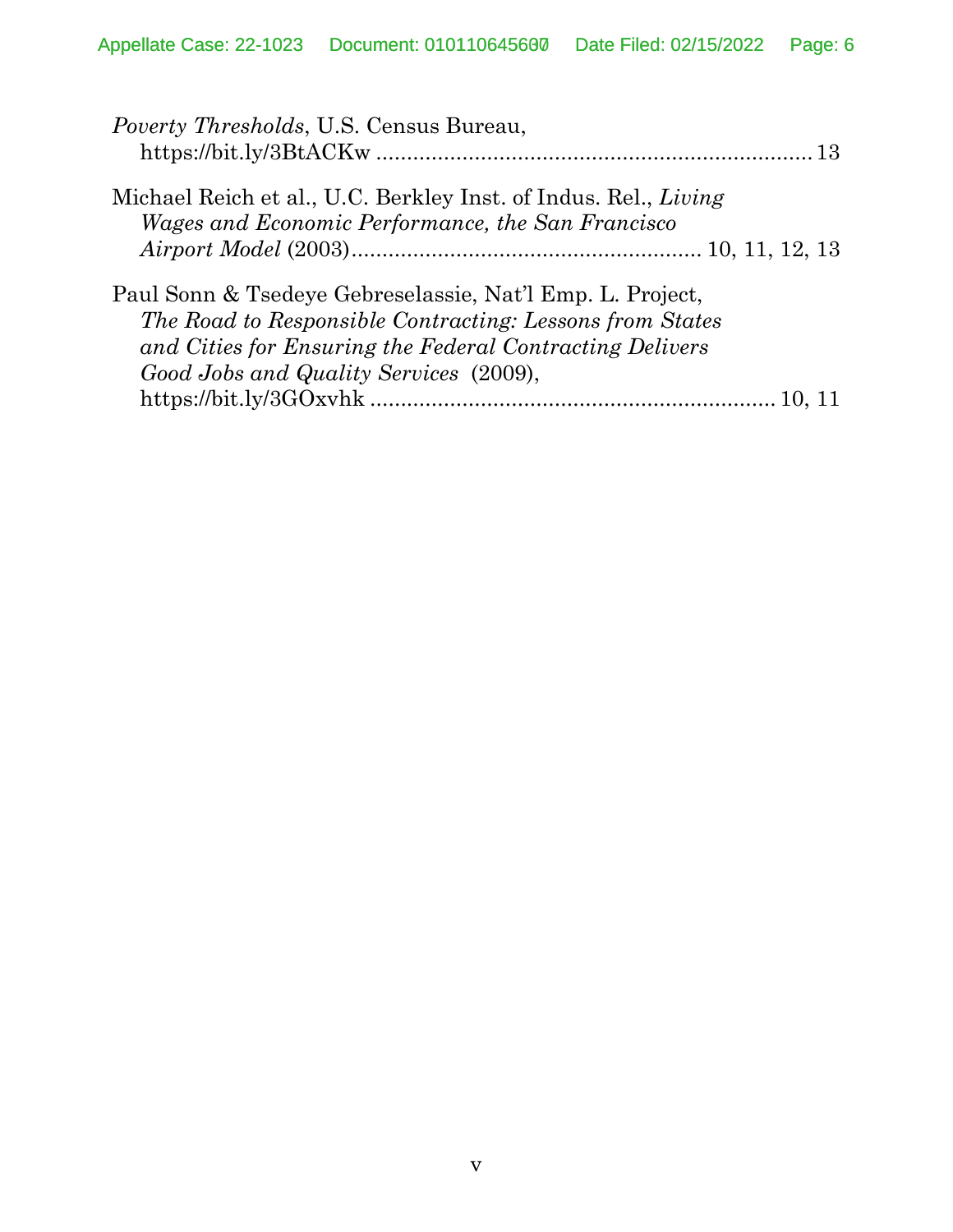#### **INTEREST OF** *AMICI CURIAE*

As provided in their motion for leave to file, submitted pursuant to Federal Rule of Appellate Procedure 29, *Amici* are non-profit organizations and unions that advocate for workers' rights, including advocating for increased wages and benefits and for closing the racial and gender wage gaps that particularly harm people of color and women. They accordingly have a strong interest in supporting increased federal contractor minimum wage requirements.[1](#page-29-0)

#### **SUMMARY OF THE ARGUMENT**

President Biden lawfully exercised his authority under the Federal Property and Administrative Services Act of 1949 ("Procurement Act") in issuing Executive Order 14,026 ("E.O. 14,026"),[2](#page-29-0) increasing the federal contractor minimum wage to \$15/hour and revoking President Trump's Executive Order 13,838, which exempted from these requirements certain outdoor recreational service employers operating on federal lands. The Department of Labor ("Department") reasonably concluded in

<sup>&</sup>lt;sup>1</sup> *Amici* certifies that no party's counsel authored this brief in whole or in part, no party or party's counsel contributed money intended to fund this brief, and no person other than *amici*, their members, and their counsel contributed money intended to fund this brief.

<sup>2</sup> Increasing the Minimum Wage for Federal Contractors, Exec. Order No. 14,026, 86 Fed. Reg. 22,835 (Apr. 27, 2021).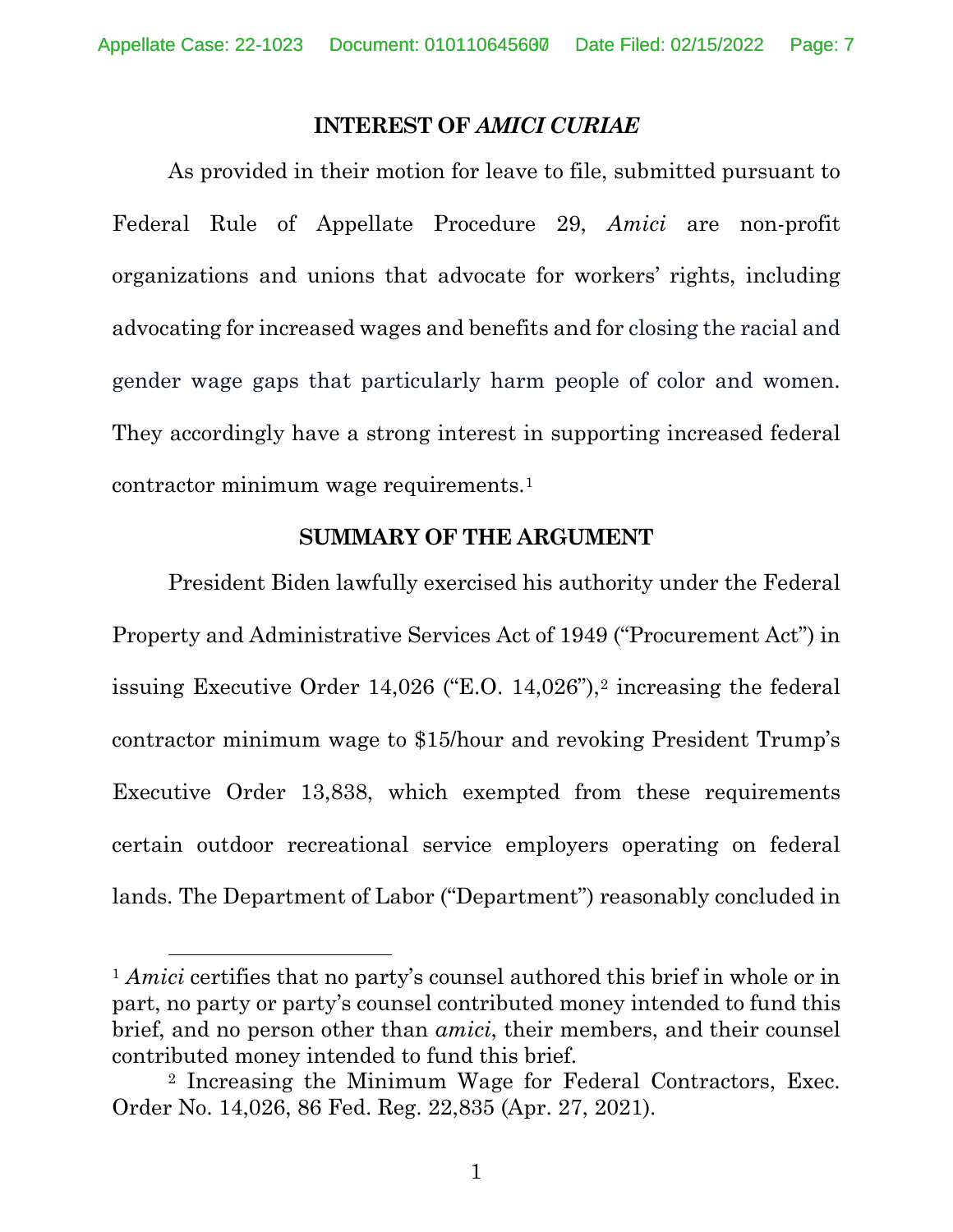its Rule implementing E.O. 14,026[3](#page-29-0) that increasing the federal contractor minimum wage will increase employee productivity and decrease employee turnover and absenteeism. The Department estimates that increasing wages will impact more than 327,000 contract workers including in industries largely comprised of women, and disproportionately Black and Latinx, workers—helping to rectify the racial and gender wage gaps in federal contractor workforces.[4](#page-29-0) Therefore, the Court should deny Appellants' request for an injunction pending appeal.

### **ARGUMENT**

## **I. E.O. 14,026 is within the President's Procurement Act authority because it promotes economy and efficiency.**

Appellants contend that E.O. 14,026 does not support economy and efficiency, arguing the President's Procurement Act authority is limited to actions that result in cost savings to the federal government.[5](#page-29-0) Appellants' Mot. at 17-18. They are incorrect.

<sup>3</sup> Increasing the Minimum Wage for Federal Contractors, 86 Fed. Reg. 67,126 (Nov. 24, 2021) (codified at 29 C.F.R. pts. 10, 23).

<sup>4</sup> *Id.* at 67,194, 67,214-5.

<sup>5</sup> Appellants contend that the President's Procurement Act authority to control the supply of nonpersonal services does not extend to permittees on federal lands. Appellants' Mot. at 13. Amici agree with the United States' position on this issue and will not repeat its arguments.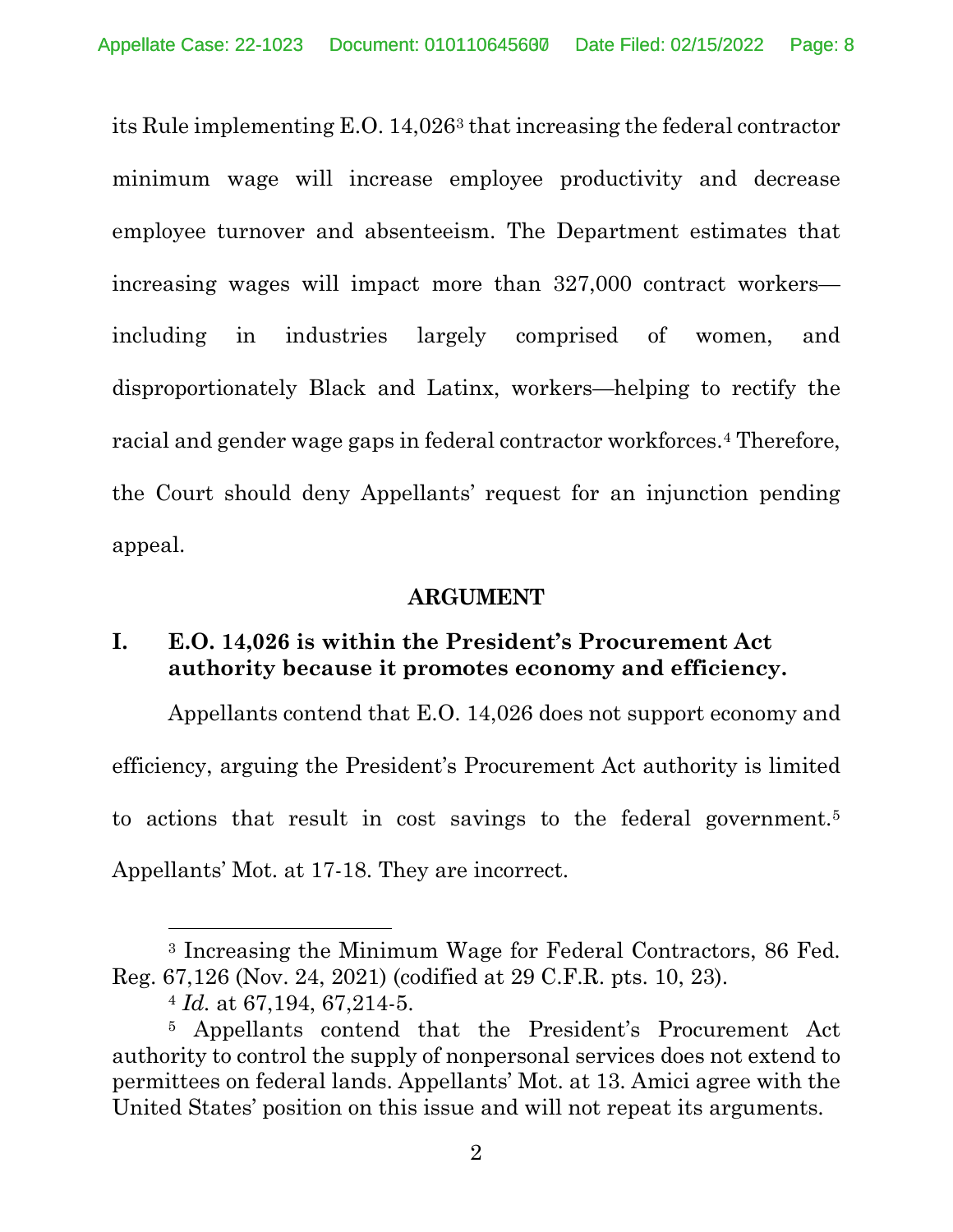The Procurement Act vests in the President "broad-ranging authority" with "necessary flexibility."[6](#page-29-0) The Act's stated purpose is to provide the government "with an economical and efficient system" for activities including "[p]rocuring and supplying property and nonpersonal services."[7](#page-29-0) The Act grants the President wide discretion to "prescribe policies and directives that *the President* considers necessary to carry out" the Act's goals.[8](#page-29-0) Courts will sustain a President's action made under the Act so long as it has a "sufficiently close nexus" to "the values of 'economy' and 'efficiency.'"[9](#page-29-0) The terms "efficiency" and "economy" encompass "factors like price, quality, suitability, and availability of goods or services that are involved in all acquisition decisions."[10](#page-29-0) In addition, this authority includes "secondary policy views that deal with government contractors' employment practices—policy views that are

<sup>6</sup> *UAW-Lab. Emp. & Training Corp. v. Chao*, 325 F.3d 360, 366 (D.C. Cir. 2003); *see also* City *of Albuquerque v. DOI*, 379 F.3d 901, 914 (10th Cir. 2004).

<sup>7</sup> 40 U.S.C. § 101.

<sup>8</sup> *Id*. § 121(a) (emphasis added).

<sup>9</sup> *See, e.g., Am. Fed'n of Lab. & Cong. of Indus. Orgs. v. Kahn*, 618 F.2d 784, 792 (D.C. Cir. 1979).

<sup>10</sup> *Id*. at 789.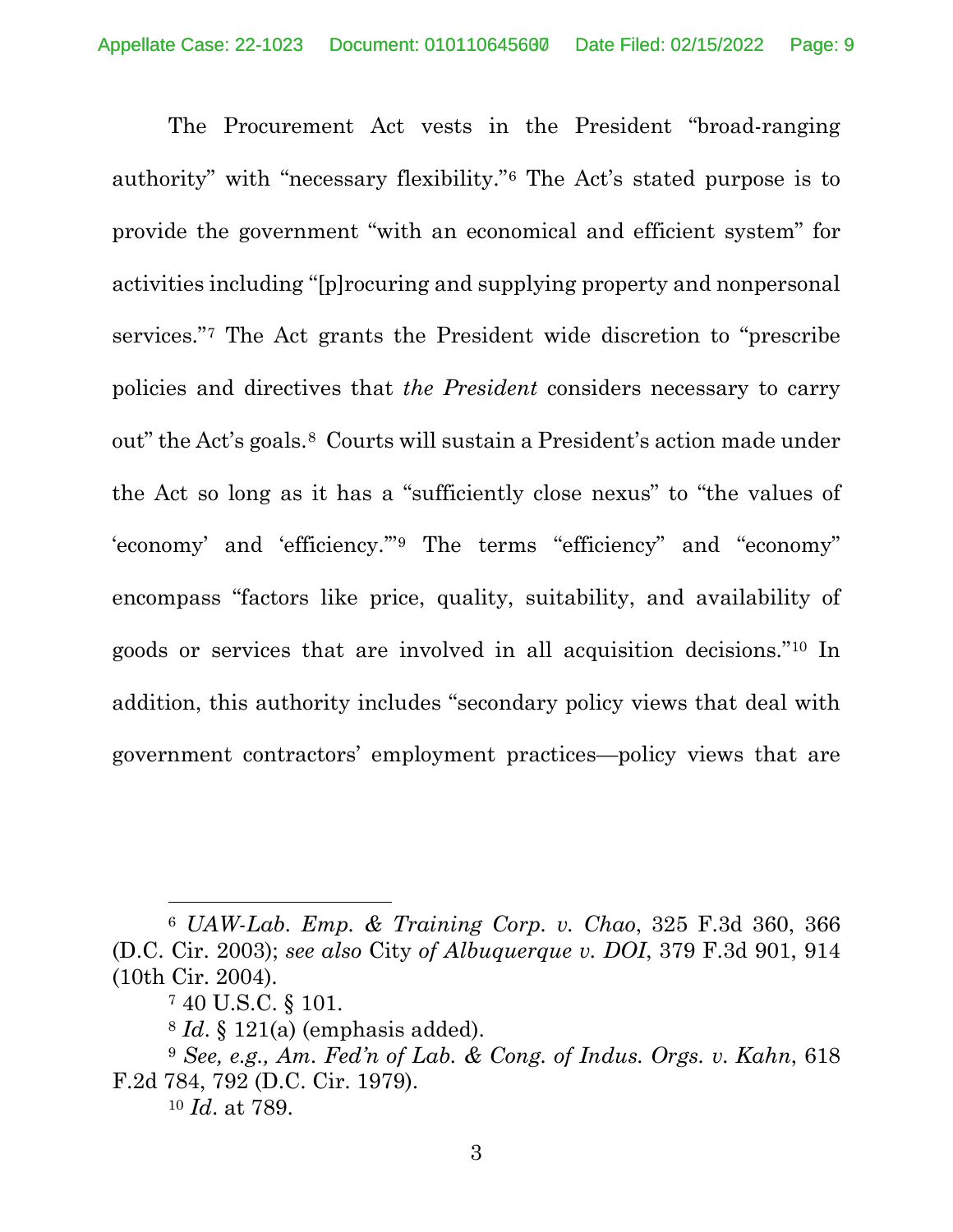directed beyond the immediate quality and price of goods and services purchased."[11](#page-29-0)

Courts have upheld the use of Procurement Act authority for a number of these secondary purposes. Perhaps the "most prominent" involve "a series of anti-discrimination requirements for Government contractors.["12](#page-29-0) Courts have likewise upheld executive orders addressing wage and price controls, requirements to post notices informing employees of their rights regarding unions, and mandates to confirm employees' immigration status.[13](#page-29-0) Courts have affirmed Presidential actions even when their nexus with economy and efficiency is "attenuated" and "one can with a straight face advance an argument claiming opposite [efficiency] effects or no effects at all."[14](#page-29-0)

Applying these established principles, the Department's Rule does not exceed the President's authority. President Biden concluded that "[r]aising the minimum wage enhances worker productivity and

<sup>11</sup> *Chamber of Com. of U.S. v. Reich*, 74 F.3d 1322, 1333 (D.C. Cir. 1996).

<sup>12</sup> *Kahn*, 618 F.2d at 790.

<sup>13</sup> *Id*. at 785-86; *Chao*, 325 F.3d at 361; *Chamber of Com. v. Napolitano*, 648 F. Supp. 2d 726, 730-32 (D. Md. 2009); *see also Kahn*, 618 F.2d at 790-91 (detailing other executive orders).

<sup>14</sup> *See, e.g., Chao*, 325 F.3d at 366–67.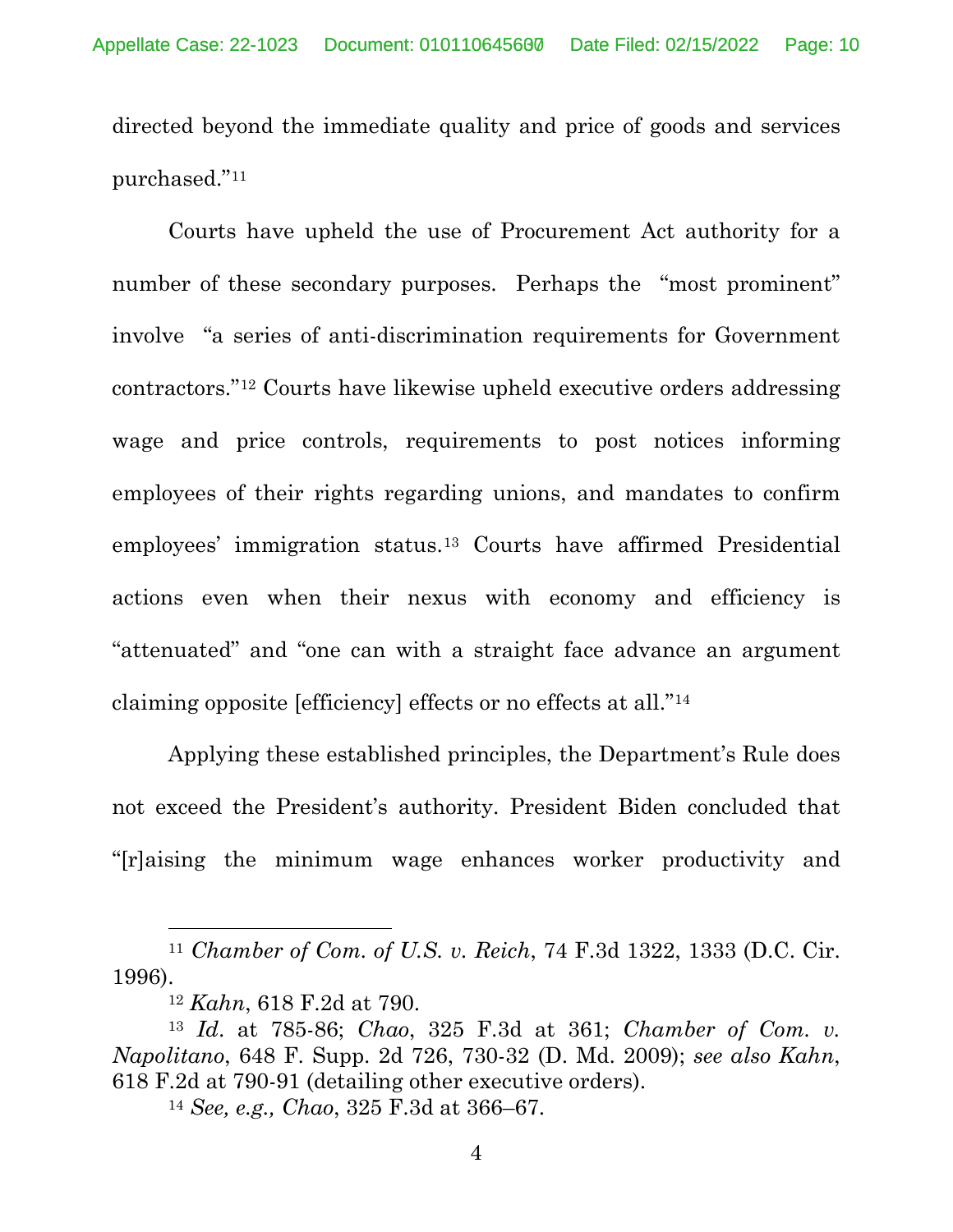generates higher-quality work by boosting workers' health, morale, and effort; reducing absenteeism and turnover; and lowering supervisory and training costs."[15](#page-29-0) He reasoned that "ensuring that Federal contractors pay their workers an hourly wage of at least \$15.00 will bolster economy and efficiency in Federal procurement."[16](#page-29-0) Thus, E.O. 14,026 addresses wage standards for federal contractors, something that multiple circuits have expressly recognized as within the President's Procurement Act authority.[17](#page-29-0)

The Department recognized that, while "Government expenditures may rise" from the increased wage requirement, the benefits "expected to accompany any such increase in expenditures" will result in "greater value to the Government."[18](#page-29-0) Further, the Department concluded, "[e]ven without accounting for increased productivity and cost-savings"—which it also concluded were likely to result from the Rule—"direct costs to employers and transfers are relatively small compared to Federal covered contract expenditures (about 0.4 percent of contracting revenue . . .)," and

<sup>15</sup> 86 Fed. Reg. at 22,835.

<sup>16</sup> *Id*.

<sup>17</sup> *Kahn*, 618 F.2d at 792-93; *Kentucky v. Biden*, 23 F.4th 585, 607 (6th Cir. 2022).

<sup>18</sup> 86 Fed. Reg. at 67,206.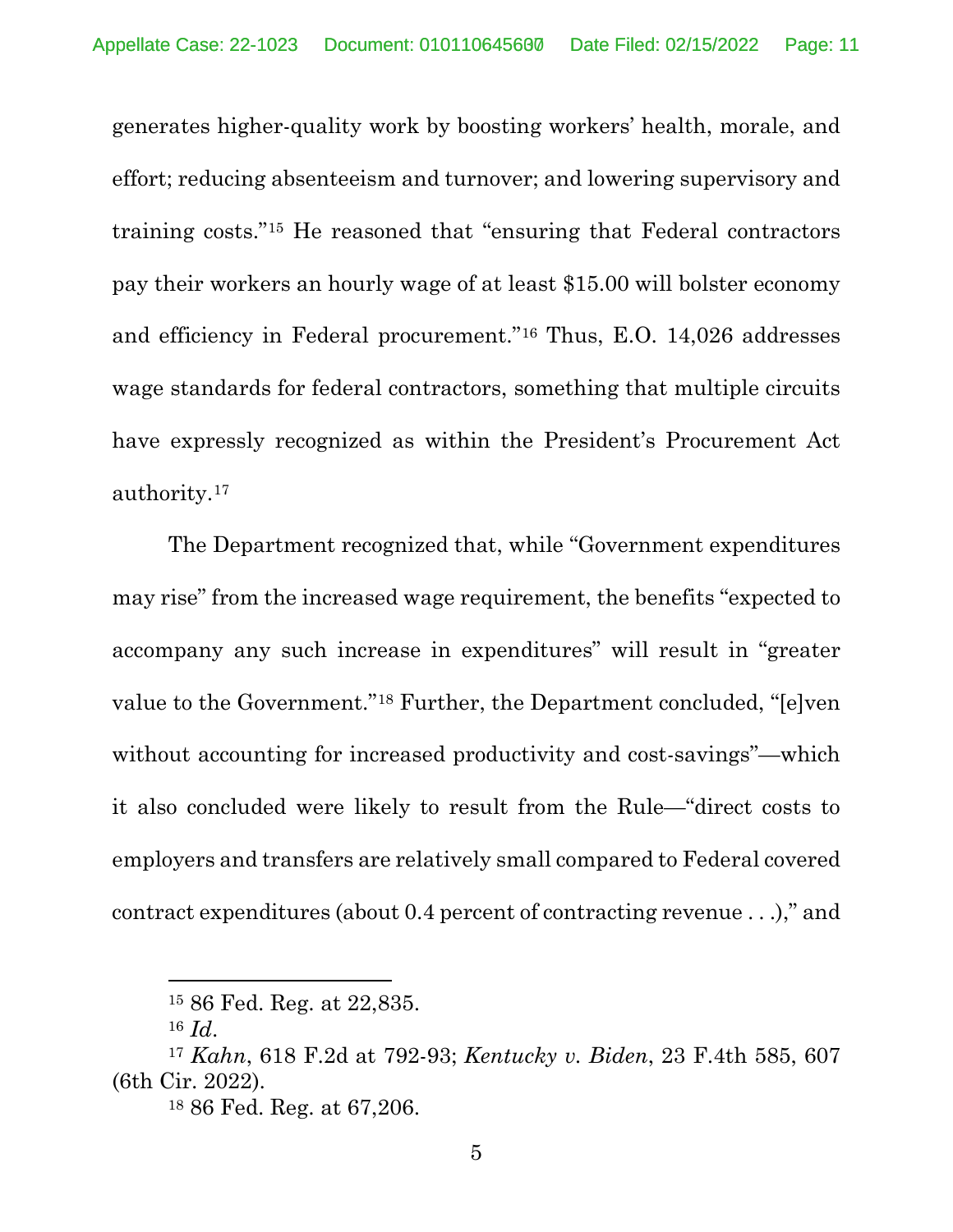thus "any potential increase in contract prices or decrease in profits will be negligible."[19](#page-29-0) For companies unable to pass costs to the government, the Department noted that increased payroll costs are likely to be small and may be mitigated through the Rule's stated benefits, passing along costs to the public, and negotiating a lower percentage of amounts paid to the government.<sup>[20](#page-29-0)</sup>

The Department reasonably determined the Rule's benefits apply to all "contracts" and "contract-like instruments," defined as "an agreement between two or more parties creating obligations that are enforceable or otherwise recognizable at law."[21](#page-29-0) These agreements include "contracts in connection with Federal property or land and related to offering services for Federal employees, their dependents, or the general public."[22](#page-29-0) The government has a direct interest in the efficiency of these contracts, as, depending on the permit type and issuing federal agency, permittees must meet certain requirements to operate on federal lands, including potentially being subject to competitive bidding

<sup>19</sup> *Id*.

<sup>20</sup> *Id*. at 67,206-07.

<sup>21</sup> *Id*. at 67,225

<sup>22</sup> *Id.* at 67,225.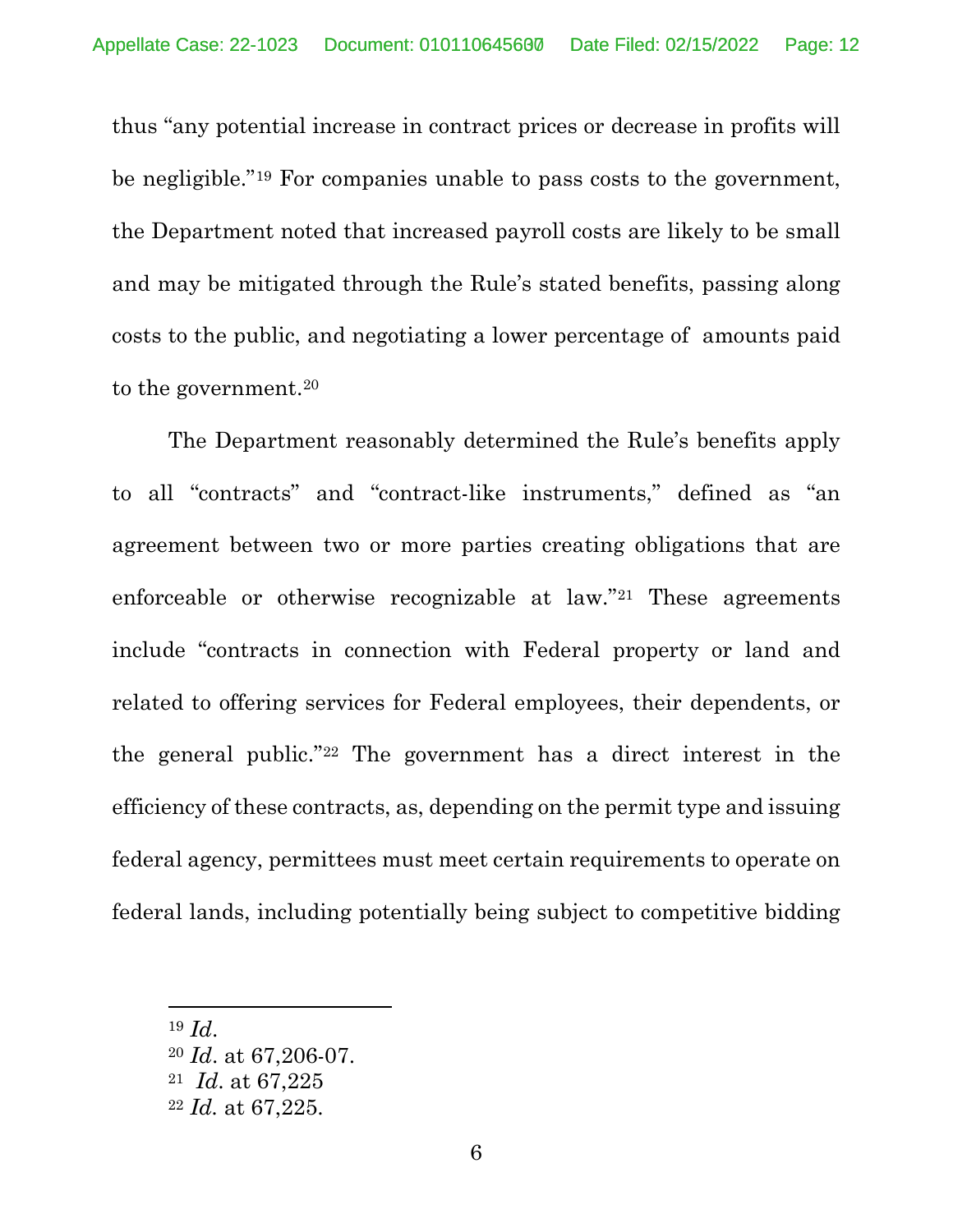processe[s23](#page-29-0) and paying fees up to 3% of their adjusted-gross revenue from permitted activities.[24](#page-29-0)

**II. The Department considered evidence and properly concluded that increasing the federal contractor minimum wage increases employee morale and productivity and reduces turnover, absenteeism, and income inequality.**

The Department properly relied on evidence demonstrating the benefits of an increased minimum wage that indicate "the efficiency and economy gained in government procurement."[25](#page-29-0) Studies and literature cited in the Rule show the link between increased wages and efficiencies, including morale and productivity increases and decreases in employee turnover and absenteeism, and the larger social benefits of increasing wages for workers by reducing poverty and income inequality.<sup>[26](#page-29-0)</sup> Thus,

<sup>23</sup> Mark K. DeSantis, Cong. Rsch. Serv., R46380, *Guides and Outfitters on Federal Lands: Background and Permitting Process* 20 (2020), https://bit.ly/3gNglWA.

<sup>24</sup> *Id*. at 11.

<sup>25</sup> 86 Fed. Reg. at 67,212.

<sup>&</sup>lt;sup>26</sup> *Id.* The Department considered disemployment, when employers employ fewer higher-wage workers for work previously performed by more low-wage workers, and concluded the Rule "would result in negligible or no disemployment." *Id*. at 67,211. It recognized that, even under conservative estimates, with which the Department did not agree, for permittees on federal lands required to increase wages from \$7.50 to \$15/hour, disemployment would still be small, "a reduction of 0.9 percent employment." *Id*. at 67,212.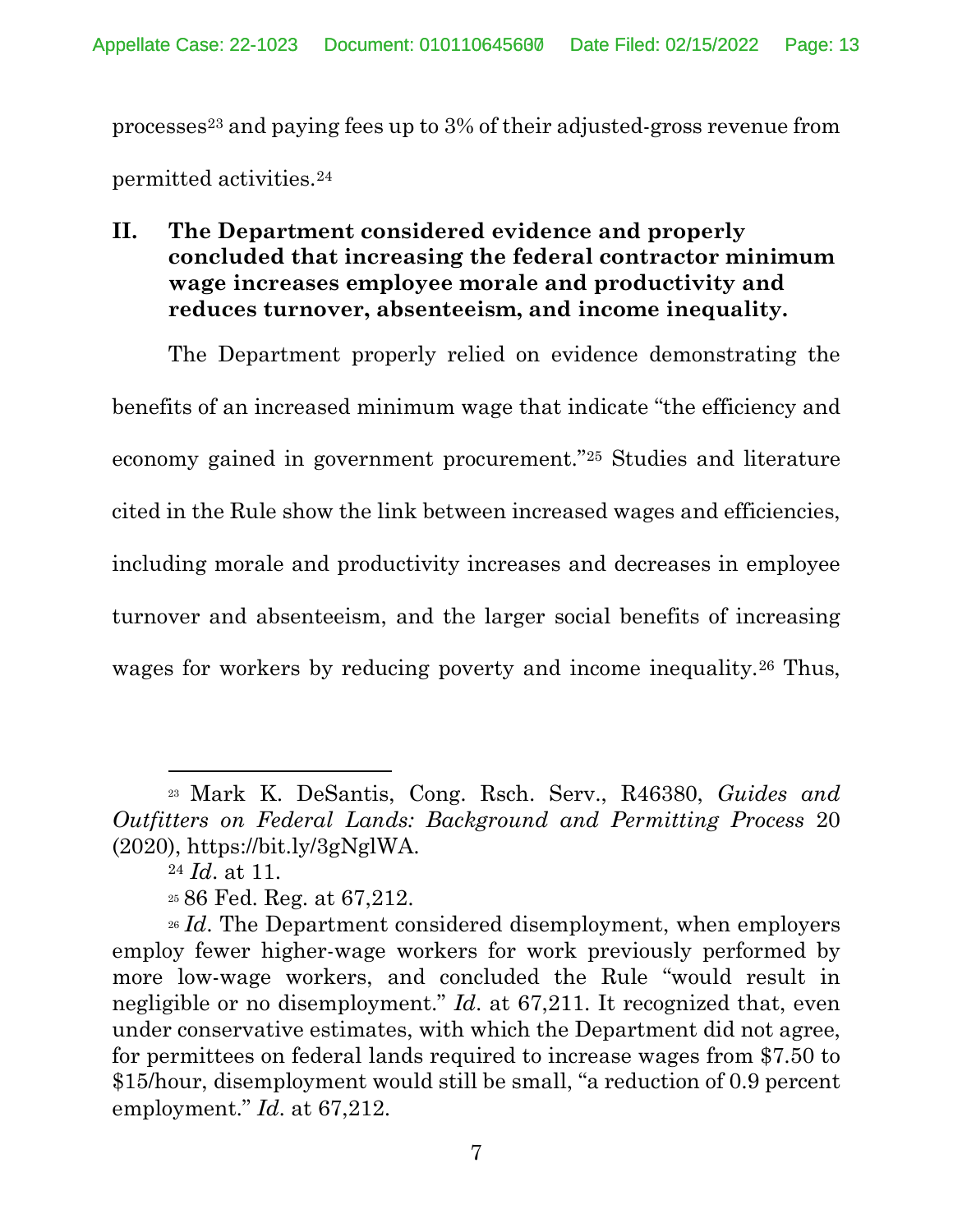evidence supports the Department's position that, "by increasing the quality and efficiency of services" provided to the government, E.O. 14,026 will improve the value of the government's investments.[27](#page-29-0)

To support its conclusion regarding increased worker morale and productivity, the Department reviewed studies on the efficiency wage theory, an established economic principle[28](#page-29-0) that provides that employers paying a premium in wages give "the worker[s] an incentive to try to keep their job, to lower recruiting and turnover costs, or to increase morale and effort."[29](#page-29-0) This is because employees "with better pay, training, and job security satisfy both the internal and external needs of employees and, therefore, enhance employee satisfaction."[30](#page-29-0)

One study cited in the Rule looked at the effects of "higher pay on productivity for warehouse workers and customer service

<sup>27</sup> *Id*. at 67,131.

<sup>28</sup> George A. Akerlof, *Labor Contracts as Partial Gift Exchange*, 97 Q. J. Econ, 543, 543 (1982); Jeff Chapman & Jeff Thompson, Econ. Pol'y Inst., Briefing Paper No. 170*, The Economic Impact of Local Living Wages*. (2006), https://bit.ly/3GOwLZA. 29 Natalia Emanuel & Emma Harrington, *The Payoffs of Higher* 

*Pay: Elasticities of Productivity and Labor Supply with Respect to Wages*, 3, note 3 (2020), https://bit.ly/34YuRIi.

<sup>30</sup> Hong Soon Kim & SooCheong Jang, *Minimum Wage Increase and Firm Productivity: Evidence from the Restaurant Industry*, 71 Tourism Mgmt. 378, 380 (2019).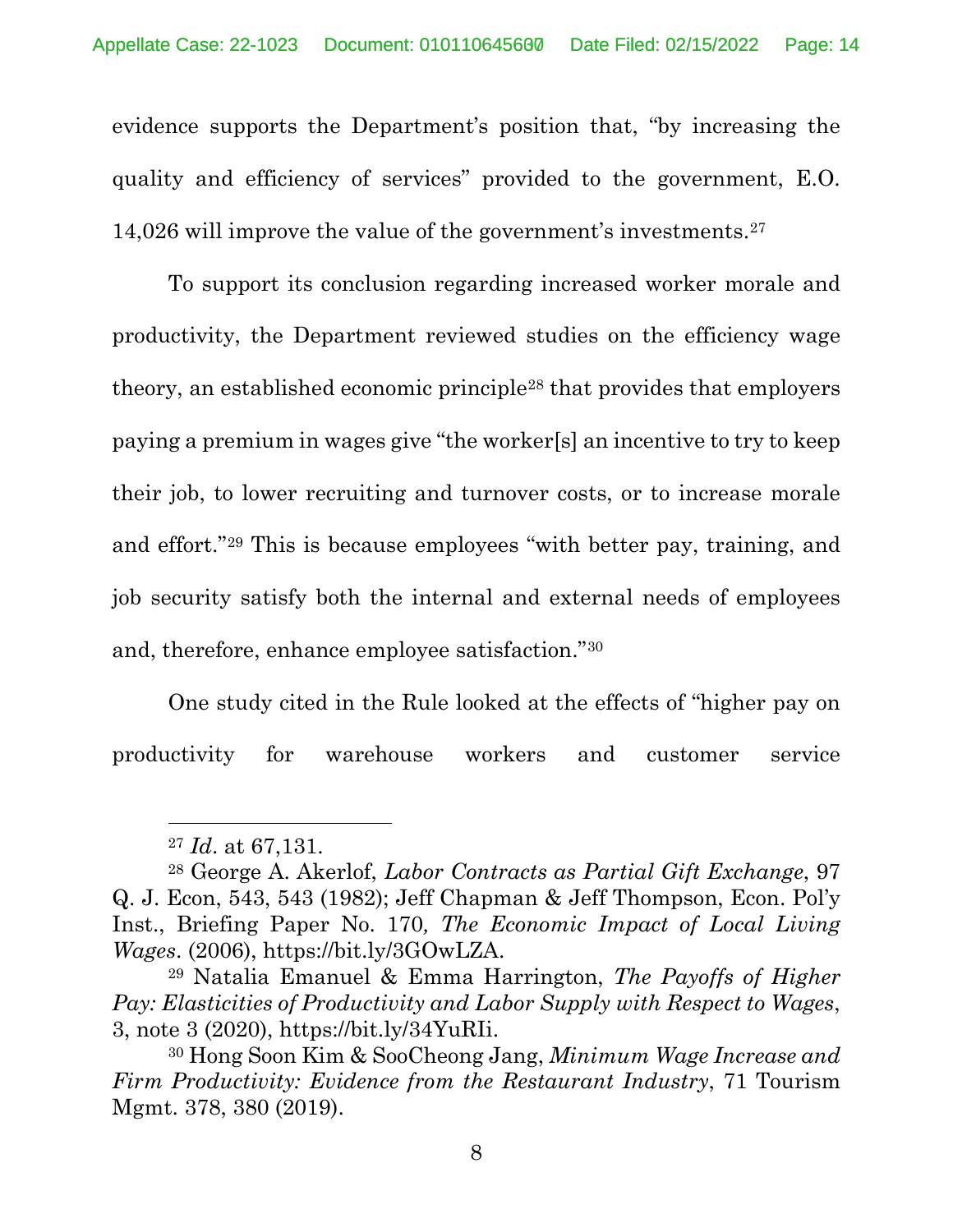representatives, using objective productivity metrics" and estimated that "the increase in productivity caused by raising wages fully pays for itself."[31](#page-29-0) Another cited study concluded that "increasing the federal minimum wage immediately enhances restaurant productivity for up to two years."[32](#page-29-0)

The Department also considered indirect productivity increases that could result from the Rule. In particular, a study found that a "highproductivity worker" raises "total output directly because the worker has higher productivity," and indirectly by inducing higher productivity among co-workers.[33](#page-29-0)

Evidence also supports the Department's conclusion that increased wages reduce employee turnover and absenteeism. Reduced turnover represents "both potential productivity gains and cost savings for the employer.["34](#page-29-0) When employees remain in their jobs, it means "more experienced employees, who need less supervision and are more skilled

<sup>31</sup> Emanuel, *supra* note 29, at 3.

<sup>32</sup> Kim, *supra* note 30, at 1.

<sup>33</sup> Alexandre Mas & Enrico Moretti, *Peers at Work*, 99 Am. Econ. Rev. 112, 143, (2009), https://bit.ly/3GR7pdm.

<sup>34</sup> Davis Fairris et al., *Examining the Evidence, The Impact of the Los Angeles Living Wage Ordinance on Workers and Businesses* 107  $(2015)$ , https://bit.ly/3LCPqey.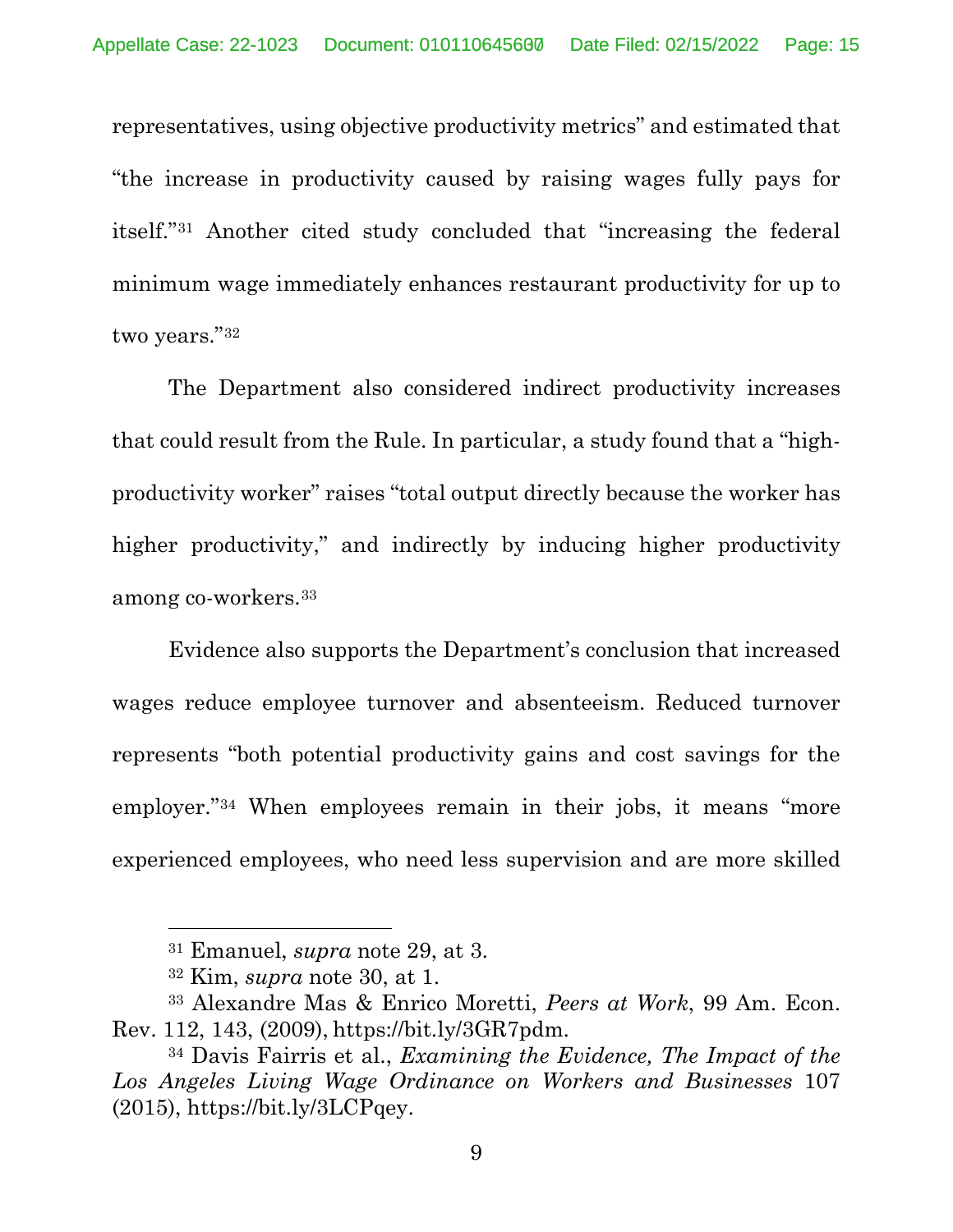at their jobs" and "decreased spending on recruitment, hiring, and supervisor time spent training new employees."[35](#page-29-0)

In considering employee turnover, the Department cited to studies assessing local living wage ordinances.[36](#page-29-0) These laws "set wage and benefit standards for companies that do business with the government" in order "to improve the quality of contracted jobs and increase the standard of living for low-income workers."[37](#page-29-0) More than 140 cities and the State of Maryland have adopted such laws.[38](#page-29-0) Such ordinances often cover not only employers that contract directly to supply services to the governments, but also concession businesses that, similar to Appellants, "contract with the city to operate a business on city property, and

<sup>35</sup> *Id*. 36 *See id.;* Michael Reich et al., U.C. Berkley Inst. of Indus. Rel., *Living Wages and Economic Performance, the San Francisco Airport Model* (2003); Chapman & Thompson, *supra* note 28; Paul Sonn & Tsedeye Gebreselassie, Nat'l Emp. L. Project, *The Road to Responsible Contracting: Lessons from States and Cities for Ensuring the Federal Contracting Delivers Good Jobs and Quality Services* (2009), https://bit.ly/3GOxvhk; Candace Howes, *Living Wages and Retention of Homecare Workers in San Francisco*, 44 Indus. Rel. 139 (2005), https://bit.ly/34Ty63R.

<sup>37</sup> Fairris, *supra* note 34, at 1.

<sup>38</sup> Sonn, *supra* note 36, at 13.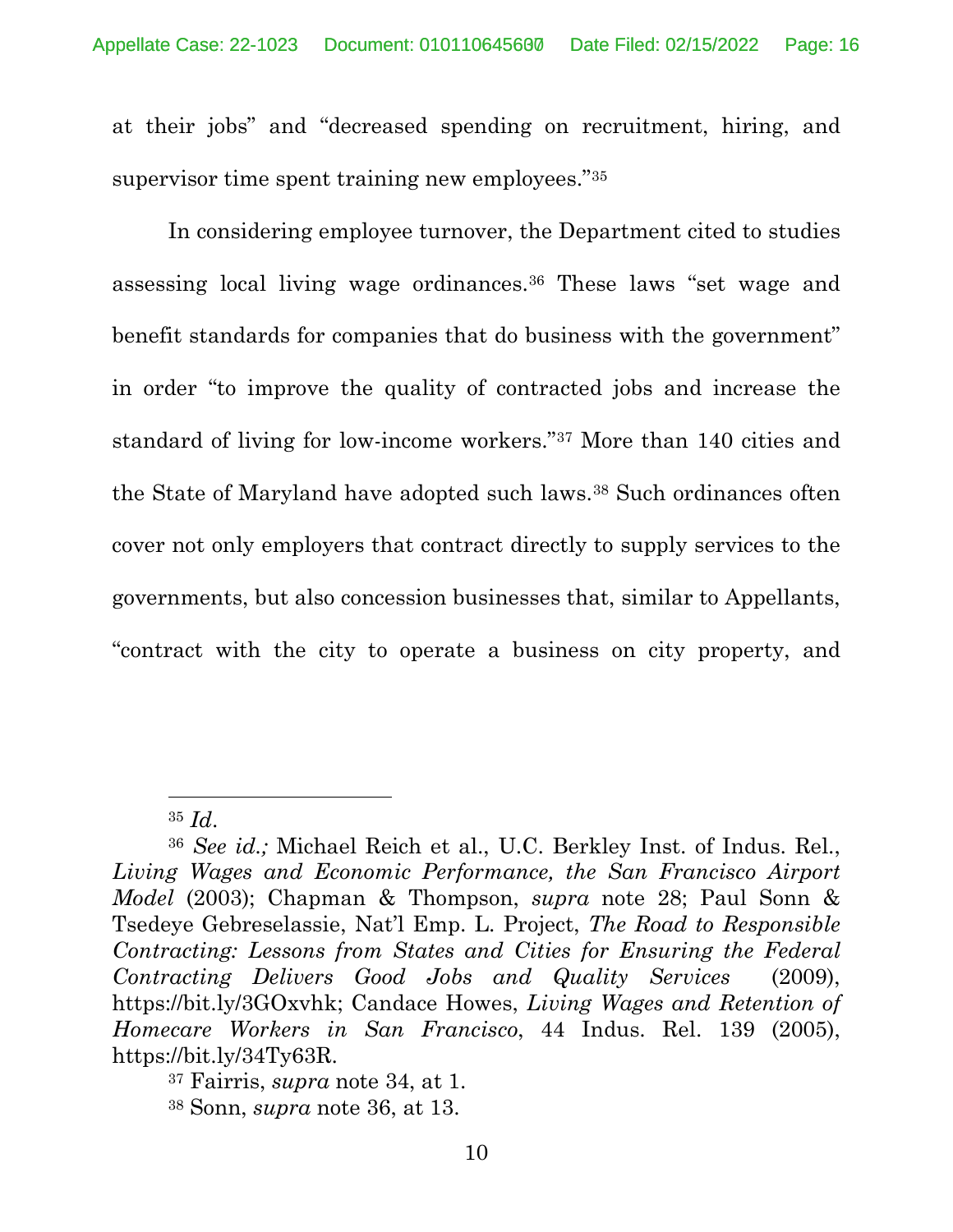typically agree to pay the city a percentage of the revenue generated by that business."[39](#page-29-0)

For example, the San Francisco Airport ("SFO") adopted two ordinances in 1999, one "establishing compensation, recruitment and training standards" for airport safety and security employees and another setting living wage requirements for airport leases and service contracts.[40](#page-29-0) A study of implementation of these requirements found that after wages increased, employee turnover fell by an average of 34% for all contractors surveyed and 60% for contractors that "experienced average wage increases of 10 percent or more."[41](#page-29-0) For airport screeners, the turnover fell from 94.7% to 18.7% in fifteen months—a nearly 80% decrease.[42](#page-29-0)

Other cited studies reach similar conclusions. One study assessing the impacts of an ordinance nearly doubling wages for in-home health care workers found a 31% reduction in turnover for all workers and 57%

<sup>39</sup> Fairris, *supra* note 34, at 15; *Bradford v. DOL*, 2022 WL 204600, at \*3 (D. Colo. Jan. 24, 2022) (Noting one Appellant is required to pay "the greater of either \$100 per year or 3% of AVA's gross revenue from the activities listed on the permit.").

<sup>40</sup> Reich, *supra* note 36, at 7.

<sup>41</sup> *Id*. at 10.

<sup>42</sup> *Id*.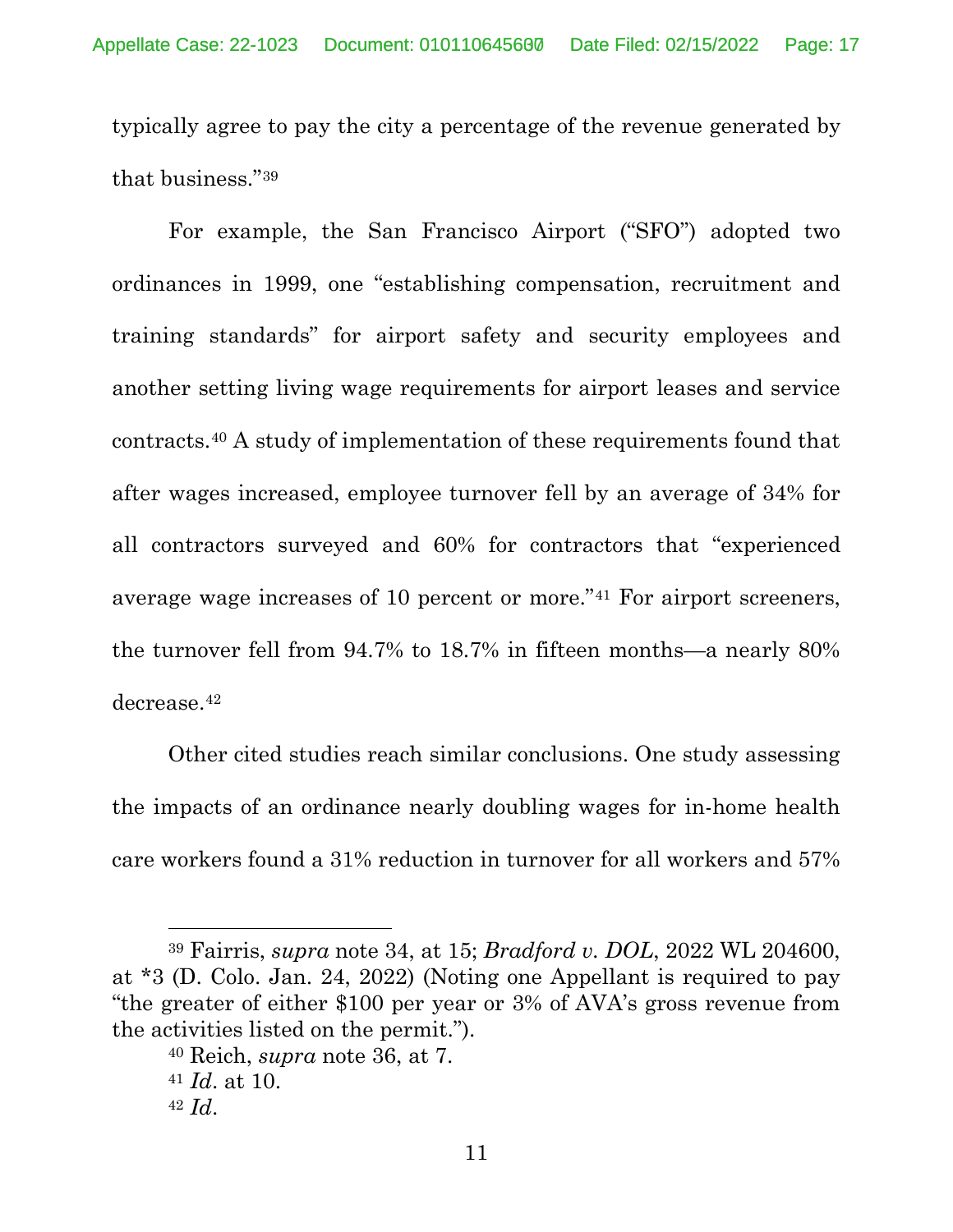reduction for new workers.[43](#page-29-0) Similarly, a study concluded that employers subject to Los Angeles's living wage ordinance had less turnover than those that were not.<sup>[44](#page-29-0)</sup>

The Department considered the cost savings associated with reduced employee turnover. According to the SFO study, the cost to replace an employee was on average \$4,275, and the new wage requirements saved \$6.6 million per year from reduced turnover.[45](#page-29-0) A review of thirty studies estimated that employee turnover costs employers "about one-fifth of a worker's salary to replace that worker."[46](#page-29-0)

For absenteeism, one study found a "statistically significant" decrease in employee absenteeism for contractor employers required to pay higher wages per Los Angeles's living wage ordinance, when compared to those that were not.[47](#page-29-0) And the SFO study found that onethird of employers reported higher job performance among covered employees, including measures like higher morale (reported by 47% of

<sup>43</sup> Howes*, supra* note 36, at 161.

<sup>44</sup> Fairris, *supra* note 34, at 105-06.

<sup>45</sup> Reich, *supra* note 36, at 10.

<sup>46</sup> Heather Boushey & Sarah Jane Glynn, Ctr. for Am. Progress, *There are Significant Business Costs to Replacing Employees* 1, https://ampr.gs/3gMouL6.

<sup>47</sup> Fairris, *supra* note 34, at 109, 116.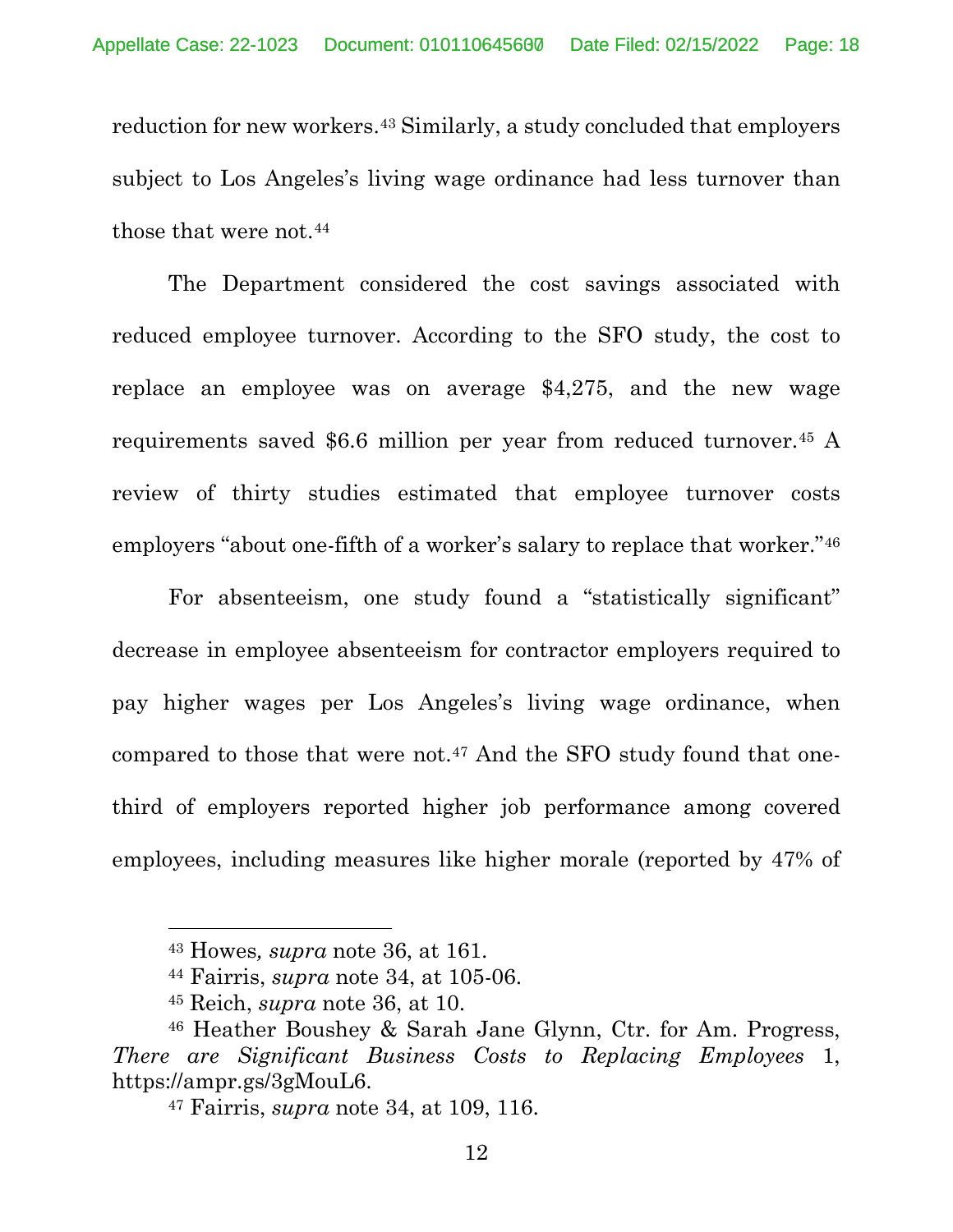these employers), fewer employee grievances (45%), decreases in disciplinary issues  $(44%)$ , and a decrease in absenteeism  $(29%)$ .<sup>[48](#page-29-0)</sup> And while the Department noted that one study "attributes a decrease in absenteeism to mechanisms of the firm other than an increase in worker pay,"[49](#page-29-0) it reasonably concluded that the "other evidence is strong enough to suggest a relationship between increased wages and reduced absenteeism."[50](#page-29-0)

The Department explained that increasing the minimum wage could lead to decreased poverty and racial inequality in federal contracting. The Department noted that for a full-time worker making \$10.95/hour—the minimum wage rate immediately preceding the Rule the worker's "annual salary would be \$22,776, which is below the 2020 Census Poverty Threshold for a family of four," of \$27,949.[51](#page-29-0) Increasing the minimum wage to \$15/hour increases full-time annual earnings for a

<sup>48</sup> Reich, *supra* note 36, at 10.

<sup>49</sup> 86 Fed. Reg. at 67,214 (citing to Georges Dionne & Benoit Dostie, *New Evidence on the Determinants of Absenteeism Using Linked Employer-Employee Data*, 61 Indus. Lab. Rel. Rev. 108 (2007), https://bit.ly/3oNkC0S). 50 86 Fed. Reg. at 67,214.

<sup>51</sup> *Id*. *See Poverty Thresholds*, U.S. Census Bureau, https://bit.ly/3BtACKw.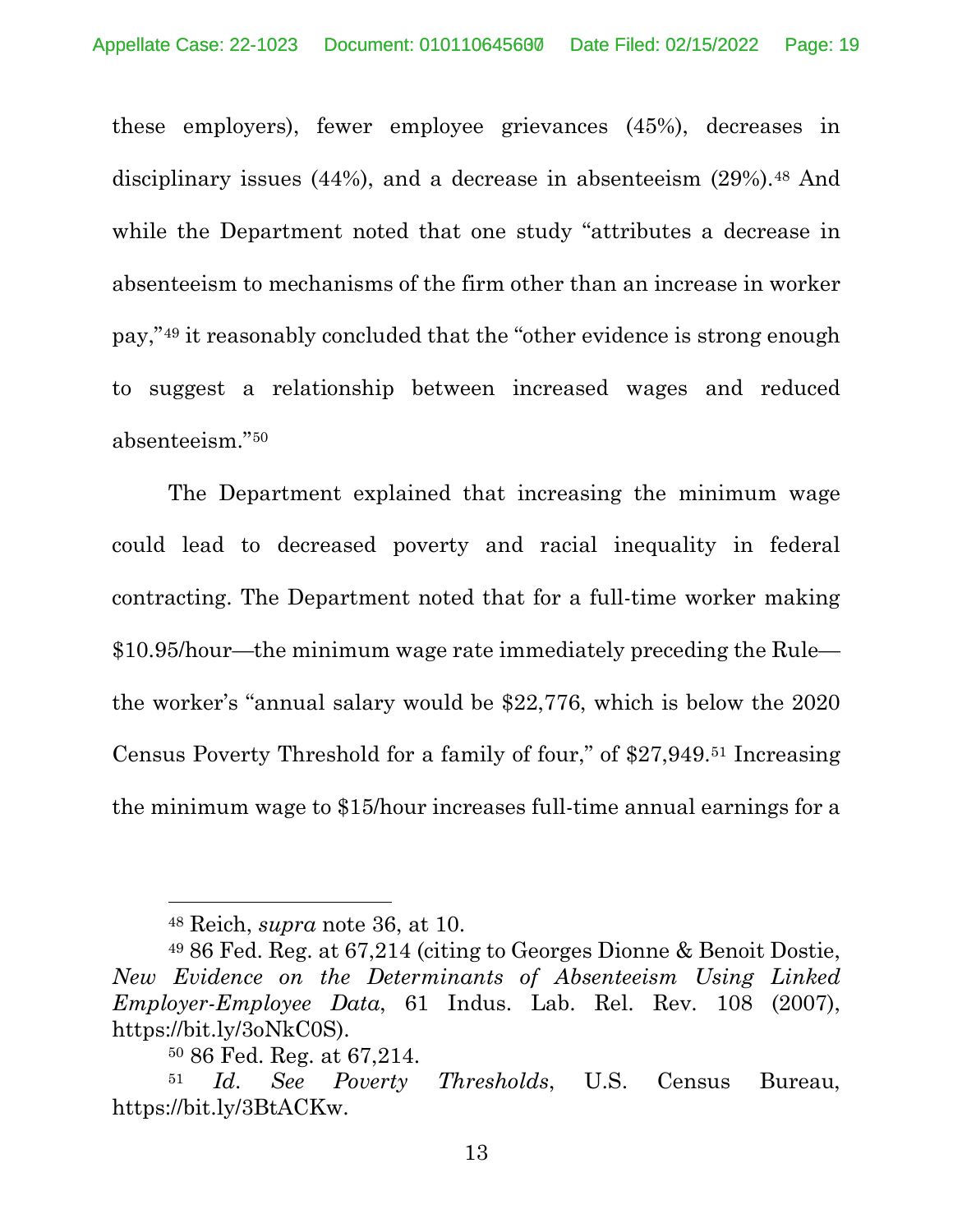family of four above the poverty threshold. Relying on public comments, studies, and statistics, the Department recognized that increasing the minimum wage will aid in reducing income inequality, given the disproportionate number of people of color and women who are paid low wages and are represented in federal contractor workforces.<sup>[52](#page-29-0)</sup> As courts have long recognized, workplace racial inequities undermine efficiency in government contracting.[53](#page-29-0)

#### **CONCLUSION**

For the reasons above and in Defendants-Appellees' filings, *Amici* urge this Court to deny Plaintiffs-Appellants' motion for injunction pending appeal.

Respectfully submitted,

*/s/ Sean A. Lev*  Sean Lev JoAnn Kintz\* DEMOCRACY FORWARD FOUNDATION P.O. Box 34553 Washington, DC 20043 (202) 517-6600 slev@democracyforward.org

<sup>52</sup> 86 Fed. Reg. at 67,215.

<span id="page-29-0"></span><sup>53</sup> *See, e.g., Contractors Ass'n of E. Pa. v. Sec'y of Lab.*, 442 F.2d 159, 170 (3d Cir. 1971).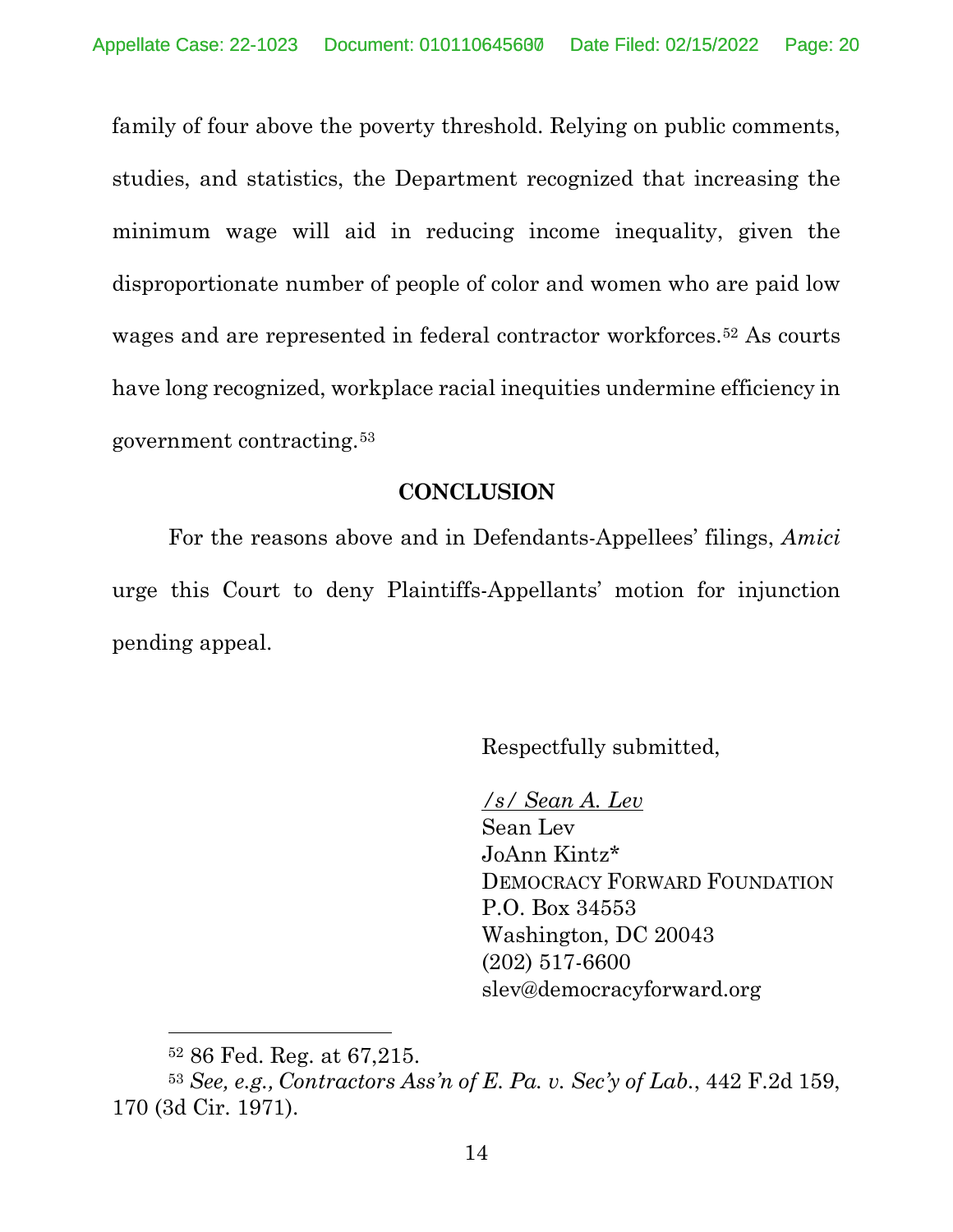jkintz@democracyforward.org

*Counsel for Proposed* Amici Curiae

\*Not admitted in the District of Columbia; practicing under the supervision of Democracy Forward lawyers.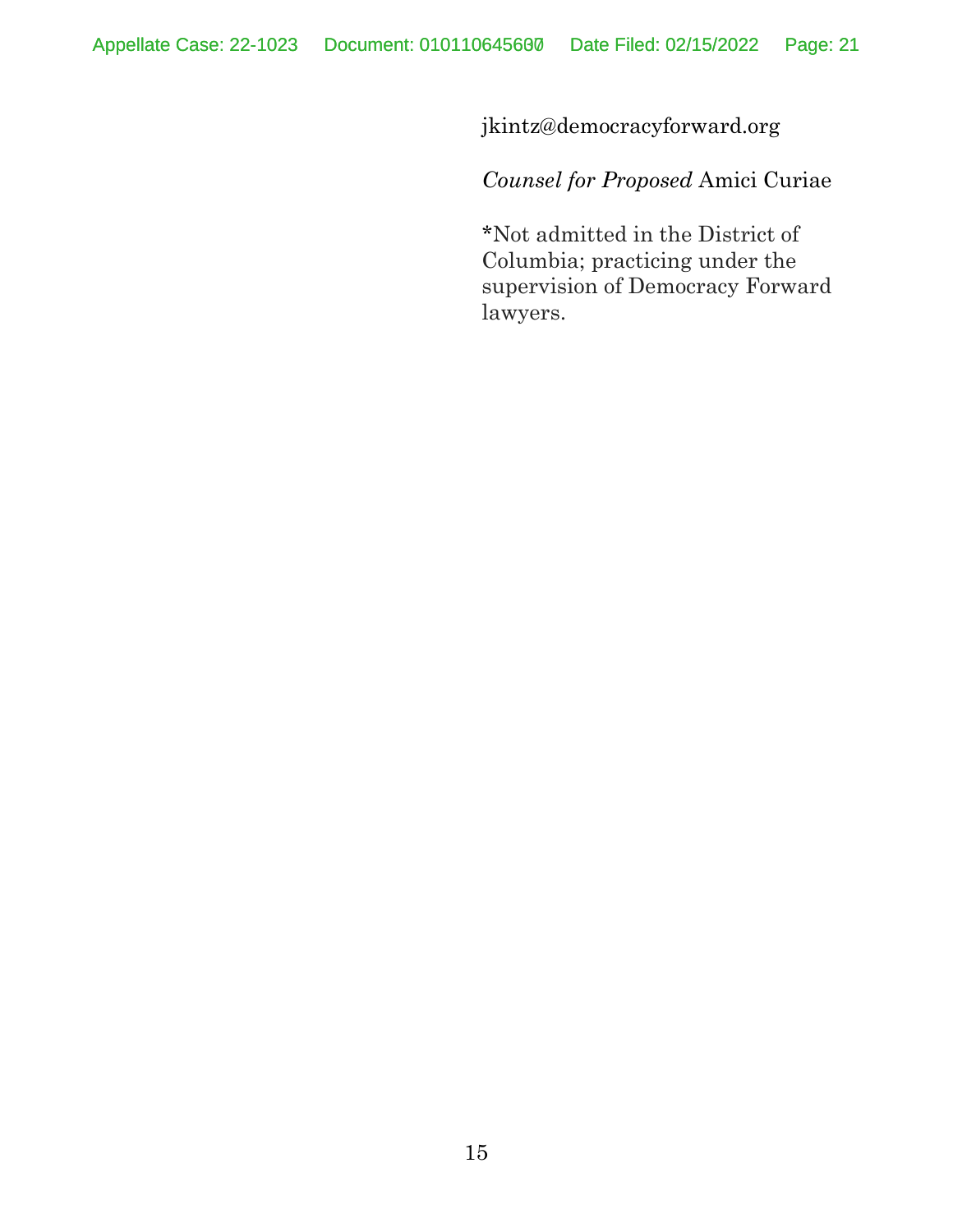### **CERTIFICATE OF COMPLIANCE**

This document complies with the type-volume limit of Fed. R. App. P. 29(a)(5) because, excluding the parts of the document exempted by Fed. R. App. P. 32(f), this document contains 2,596 words according to the word count function of Microsoft Word 365.

This document complies with the typeface requirements of Fed. R. App. P. 32(a)(5) and the type-style requirements of Fed. R. App. P. 32(a)(6) because this document has been prepared in a proportionally spaced typeface using Microsoft Word 365 in 14-point Century Schoolbook font.

*/s/ Sean A. Lev* 

Date: February 15, 2022